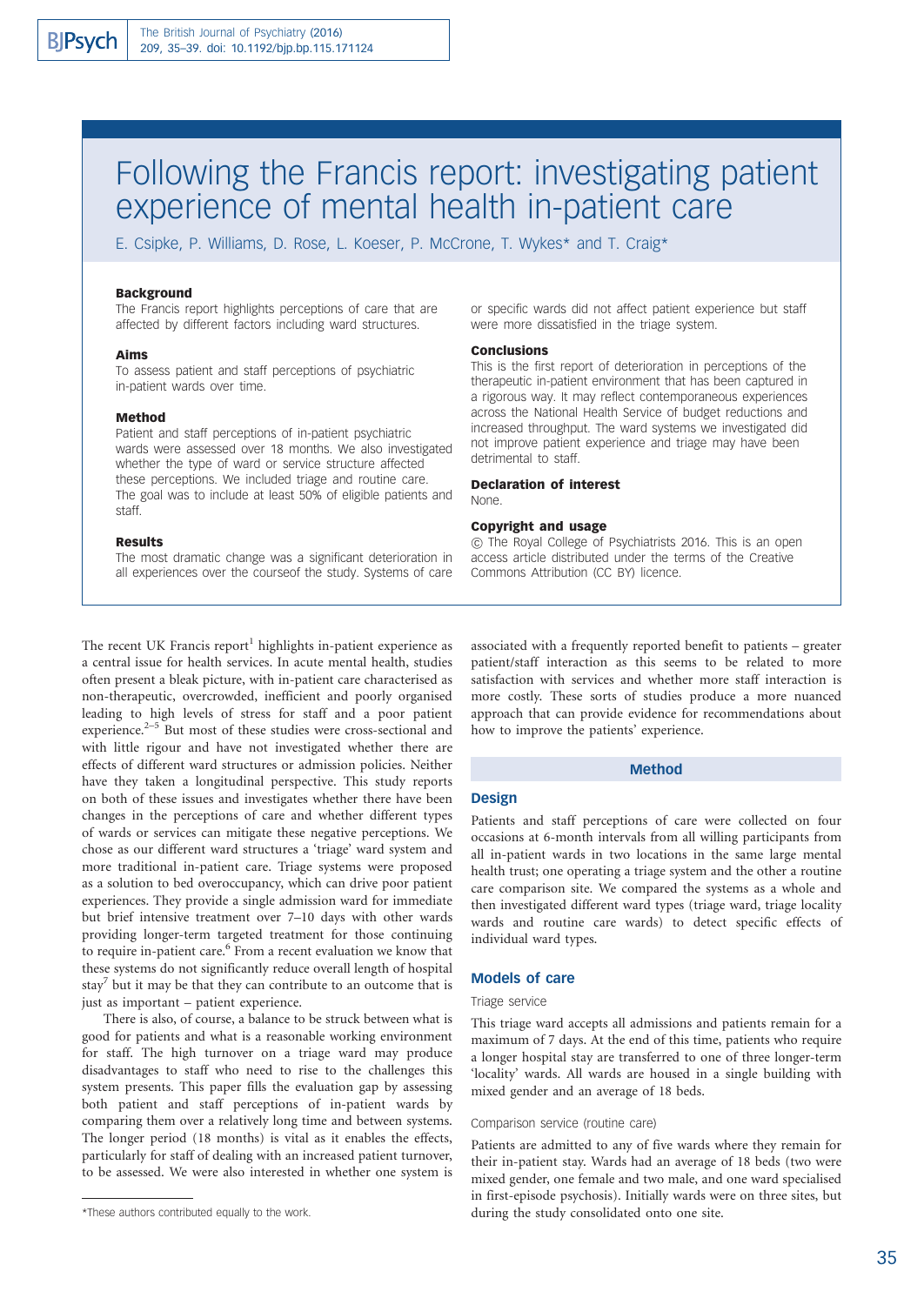#### **Participants**

To ensure a broad range of opinions that represent general views, we aimed to recruit at least 50% of eligible staff and patients.

#### Patients

Inclusion criteria were: resident for  $>6$  days, can communicate in English and provide informed consent. However, for the participants on the triage ward the minimum was 3 days to capture those with very short admissions. There were no diagnostic exclusion criteria. We interviewed patients only once in the study.

#### Nursing staff

Inclusion criteria were: permanent nursing staff at the time of recruitment or temporary staff if they had completed at least seven shifts in the previous month.

#### Procedures

Bexley and Greenwich Research Ethics Committee granted approval (Ref: 07/H0809/49). Assessments were collected in one or two sessions from patients and one session from staff and took place at baseline (week 0), phase 1 (week 26), phase 2 (week 52) and phase 3 (week 78). Data were collected between November 2008 and August 2010.

#### **Measures**

#### Main outcomes

Patient views To assess patient views we used Views on Inpatient Care (VOICE),<sup>8</sup> an easy-to-understand and complete, 19-item self-report measure with good validity and reliability. A high score indicates a more negative perception.

Staff views To assess staff views we used Views of the Therapeutic Environment (VOTE),<sup>9</sup> a 20-item self-report measure capturing perceptions of the daily pressures of working in acute mental health wards. Reliability and validity are good. A high score indicates worse perceptions.

#### Secondary and context measures

Patients We collected demographic and clinical information including age, gender, marital status, ethnicity and education. We also administered the Service Satisfaction Scale: Residential services evaluation (SSS-Res);<sup>10</sup> higher scores indicate less satisfaction with services. The self-report questionnaire, Client Services Receipt Inventory – Inpatient  $\widehat{(CITRINE)}$ ,<sup>11</sup> was used to record activity data on the in-patient ward and the time spent with health professionals perceived to be meaningful by the patient. In combination with data on the unit cost of staff time the cost of such perceived meaningful contacts can be calculated.<sup>12</sup>

We assessed patient functioning using two measures. The Global Assessment of Functioning  $(GAF)$ ,  $^{13}$  a 100-point researcher-rated scale based on observation, interview and medical records. High scores indicate better functioning. Researchers were trained by experienced raters (T.C. and E.C.) to produce reliable ratings. The Nurses Observational Scale for Inpatient Evaluation  $(NOSE)^{14}$  is a nurse-completed 12-item scale focused on the assessment of socially unacceptable/unusual behaviour. High scores indicate worse behaviour.

Staff We collected demographic data including age, gender, ethnicity, grade, length of employment and education. We used the Maslach Burnout Inventory – Human Services Survey (MBI),<sup>15</sup> a 22-item self-report scale with good psychometric properties, to assess for work-related 'burnout'. High scores

indicate worse burnout. We also used the Index of Work Satisfaction  $(IWS)$ , <sup>16</sup> a 44-item scale measuring health professionals' job satisfaction. High scores indicate worse satisfaction.

#### Analysis

Four questions were investigated.

- (a) Do perceptions of staff or patients change over time and if so can we explain it?
- (b) Are patients' perceptions of the therapeutic environment (VOICE) and their satisfaction with services (SSS-RES) different between the two systems?
- (c) Are staff perceptions of the therapeutic environment (VOTE), staff burnout (MBI) and work satisfaction (IWS) different between the two systems?
- (d) What is the perceived care received and its cost (CITRINE) and does it differ between the two systems?

Patient outcomes, service use and its costs were modelled using linear regression in models that included time (datacollection phase) as a covariate. Sensitivity analyses using mixed-effects regression models took into account the clustering of patients by ward. In the cost regression, Huber-White standard errors were calculated to allow for non-normality of residuals. We accounted for the proportion of patients admitted to each ward during the study period and, based on a previous exploratory analysis, we adjusted for patients' age, education status, ethnicity and previous admission.

As some staff members were interviewed more than once, a random-effects regression was fitted but otherwise the models were the same as those underlying the patient analyses.

We tested whether our length of stay exclusion criteria affected the results by excluding triage system patients admitted for less than 7 days and no results changed.

We compared different ward types (triage ward, longer stay ward or routine acute ward) by estimating specific contrasts and carried out these analyses with and without controlling for patient functioning. We investigated predictors of patient and staff perceptions of the therapeutic environment using multiple regression models to identify potential confounders. The global significance of categorical variables was assessed using Wald tests and model fit was assessed using the Akaike information criterion (AIC). Likelihood-ratio tests on nested models were produced to quantify the evidence of model fit between models, and the models with the lowest AIC are reported.

#### Results

#### Was our sample representative?

We recruited 454 patients, 61% of all those eligible to take part. They were mostly single men of White ethnicity, unemployed and on average aged 40 years with a diagnosis of psychosis (56%) (online Table DS1). Mean NOSIE (16.0) and GAF (43.3 global functioning and 42.2 symptom severity) scores across phases were similar between the triage and routine care systems. We extracted data on the in-patient population over the same 18-month period for comparison with our sample (see Williams  $et al<sup>7</sup>$  for the method) and found that our sample was very similar (Table DS1) to the wider population of in-patients.

In total, 484 observations from 284 different staff were collected during the study (online Table DS2), an average of 57% of eligible staff at each phase. Most were women, of non-White ethnicity, qualified nurses, aged on average 36 years. Their characteristics are what we would expect from an acute care setting in an inner-city service.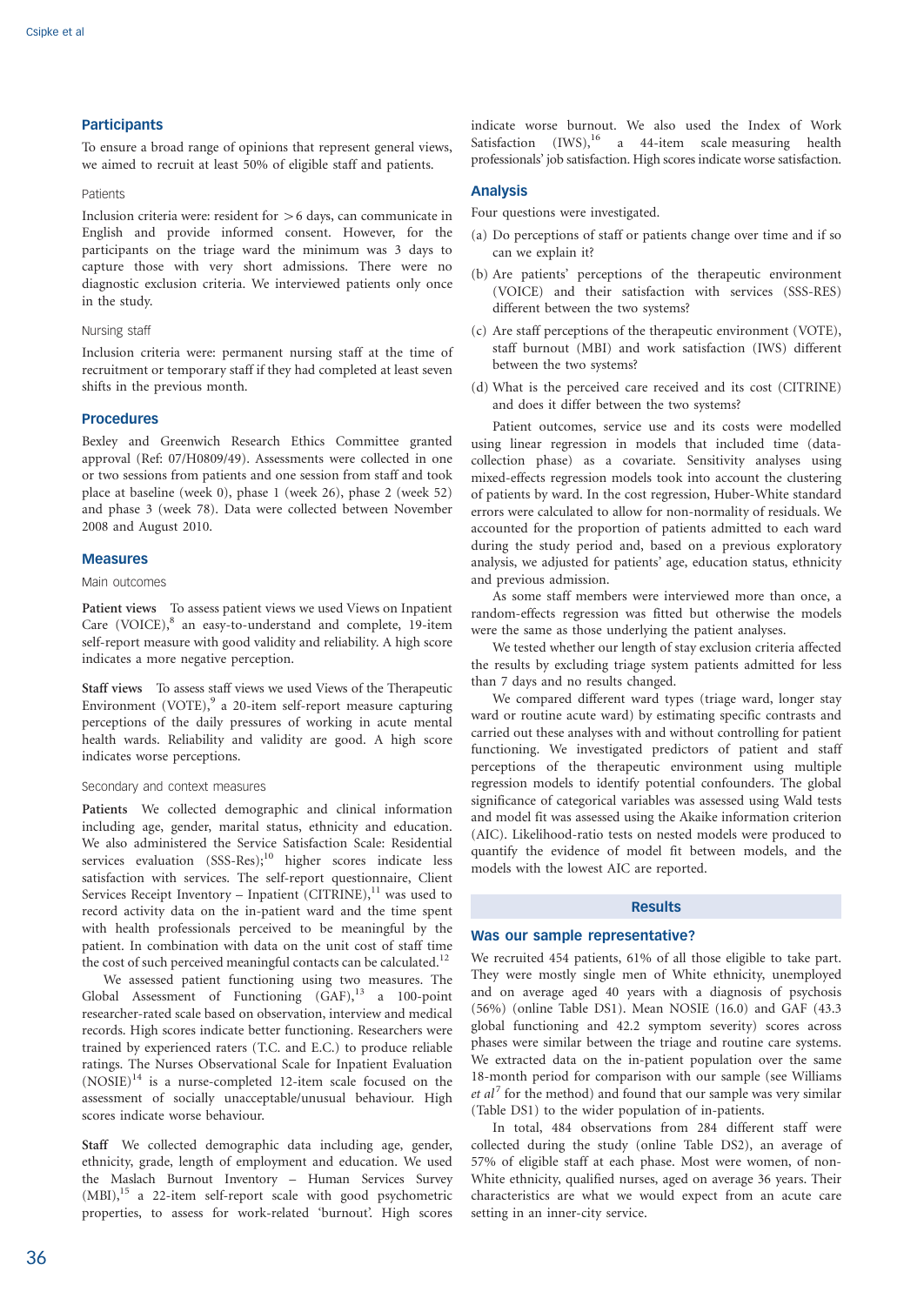We investigated whether the characteristics of staff or patients changed over time or between systems and there were no differences for patients except that GAF symptoms and functioning increased linearly over the phases (both  $P < 0.001$ ). For staff, the triage system had a higher proportion of female staff  $(P = 0.020)$  and qualified staff  $(P = 0.003)$  and longer employment  $(P = 0.019)$ , and over time all staff participants became significantly younger  $(\chi^2(1) = 6.52, P = 0.011)$ . These variables were considered in sensitivity analyses when investigating differences between the two systems.

#### Do patients' experiences change over time or differ between the triage and routine care systems?

Here we address questions (a) and (b). No significant difference was found in perceptions of in-patient care between the two systems (VOICE scores adjusted mean difference: 0.77, 95% CI 4.44 to 2.90,  $P = 0.68$ ,) but perceptions deteriorated over time in both systems (Table 1). Every 6 months the mean VOICE score for the whole sample increased (coefficient: 2.72, 95% CI 1.00 to 4.43,  $P<0.005$ ) and this model remained after adjusting for clustering and in the two sensitivity analyses (online Table DS3). There was no evidence of differences between the three ward types. There was no evidence that any factors associated with VOICE could account for the deterioration. Baseline VOICE for both systems (Table DS1) was high initially (52 in both systems) so deterioration is from an already poor view of the ward.

No significant differences were found in satisfaction but, as with VOICE, a trend of deteriorating satisfaction was observed  $(P = 0.066)$ . There was a trend towards worse satisfaction in the triage ward compared with the triage locality wards (mean difference 6.91, 95% CI 14.66 to 0.84,  $P = 0.08$ ) that remained in the two sensitivity analyses. Satisfaction at the beginning of the study was not high (90.7 routine care; 84.5 triage system) so the systems are not starting from a satisfied position.

#### Does behavioural or clinical change explain deterioration in patient experience?

We found a trend of decreasing total length of stay with the average total length of stay decreasing in each successive phase by 16.16 days ( $P = 0.003$ , 95% bias-corrected CI 27.33 to 5.45). This finding remained in the sensitivity analysis and when adjusted for the number of in-patient care days until interview (mean difference: 11.43 days, 95% bias-corrected CI 19.39 to 4.47,  $P = 0.003$ ). Although several factors (for example NOSIE and number of meaningful staff contacts) were associated with VOICE scores, the deterioration remained in all sensitivity analyses. In addition there was no linear trend in NOSIE change over time  $(\chi^2(1) = 1.34, P = 0.248)$  suggesting that this was not the cause of the change in VOICE scores over time.

#### Are there differences in staff experience in the two systems of care or over time?

The same models were examined for staff but here we used time as a categorical variable (Table 2). Interactions between system and phase were significant for VOTE ( $\chi^2(3) = 11.03$ ,  $P = 0.01$ ) and for MBI  $(\chi^2(3) = 8.89, P = 0.03)$  but not for the IWS  $(\chi^2(3) = 5.80, P = 0.12)$  suggesting that there were fluctuations between phases. But, as in the patient measures, the greatest change was deterioration in staff perceptions of in-patient care over time in both triage and routine care. By phase 3 both systems were worse compared with baseline and there was no evidence of a difference between the two systems  $(P=0.994)$ . In the analysis of ward types only the contrast between the triage ward and triage locality wards showed a weak trend towards worse experience on the triage ward  $(\chi^2(1) = 2.75, P = 0.097)$ .

#### Staff burnout

Staff burnout, assessed using the MBI, shows a similar pattern of no difference between triage and routine care at baseline (mean difference: 0.86, 95% CI 3.75 to 5.47,  $P = 0.715$ ). There is evidence of deterioration in routine care over time but relative stability in the triage system with significant differences at phase 1 (mean difference:  $-5.89$ , 95% CI  $-11.06$  to  $-4.60$ ,  $P= 0.025$ ,) and phase 3 (mean difference:  $-6.85$ , 95% CI  $-12.60$  to  $-1.10$ ,  $P = 0.020$ ). These results remained stable in the sensitivity analyses. Burnout was lowest on the triage locality wards.

#### **Satisfaction**

Results from the IWS demonstrated consistently better satisfaction in routine care staff (IWS mean difference: 8.06, 95% CI 0.95– 15.16,  $P < 0.05$ ) that was mainly accounted for by much lower satisfaction in the triage locality wards (mean difference: 9.03, 95% CI 1.19 to 16.87,  $P = 0.024$ ). As with the other staff experience measures, satisfaction deteriorated over time for both systems (mean difference: 11.90, 95% CI 6.36 to 17.43,  $P < 0.001$ ).

#### Can deterioration in staff experience be predicted?

After adjusting for variables that predict lower VOTE scores (for example shorter employment), the general deterioration in both systems remains (online Table DS4).

| Table 1 Patient outcomes <sup>a</sup>                                                                     |                               |          |
|-----------------------------------------------------------------------------------------------------------|-------------------------------|----------|
|                                                                                                           | Coefficient (95% CI)          | P        |
| Main outcome: Views on Inpatient Care (VOICE) <sup>b</sup>                                                |                               |          |
| Triage system                                                                                             | $-0.77$ ( $-4.44$ to 2.90)    | 0.681    |
| Phase                                                                                                     | 2.72 (1.00 to 4.43)           | $0.002*$ |
| Triage system (excluding 7 participants with days until interview $\langle$ 7 days)                       | $-0.54$ ( $-4.23$ to 3.16)    | 0.774    |
| Triage system (adjusted for days until interview)                                                         | $-0.78$ ( $-4.45$ to 2.89)    | 0.678    |
| Service Satisfaction Scale: Residential services evaluation <sup>b</sup>                                  |                               |          |
| Triage system                                                                                             | $-1.77$ ( $-7.07$ to 3.53)    | 0.512    |
| Phase                                                                                                     | 2.29 (0.15 to 4.74)           | 0.066    |
| Triage system (excluding 7 participants with days until interview $\langle$ 7 days)                       | $-1.53$ ( $-6.85$ to 3.79)    | 0.572    |
| Triage system (adjusted for days until interview)                                                         | $-1.79$ ( $-7.09$ to 3.51)    | 0.508    |
| Total length of stay <sup>c</sup>                                                                         |                               |          |
| Triage system                                                                                             | $-12.35$ ( $-37.35$ to 17.86) | 0.384    |
| Phase                                                                                                     | $-16.16$ ( $-26.84$ to 5.49)  | $0.003*$ |
| a Intraclass correlation coefficients (ward) were 0.06, 0.07 and 0.06 for the three outcomes respectively |                               |          |

a. Intraclass correlation coefficients (ward) were 0.06, 0.07 and 0.06 for the three outcomes respectively. b. Linear regression covarying for time assuming a linear relationship.

c. Linear regression covarying for phase assuming a linear relationship. Standard errors and bias-corrected confidence intervals presented are from bootstrapped results using<br>1000 replications. Five different seeds were a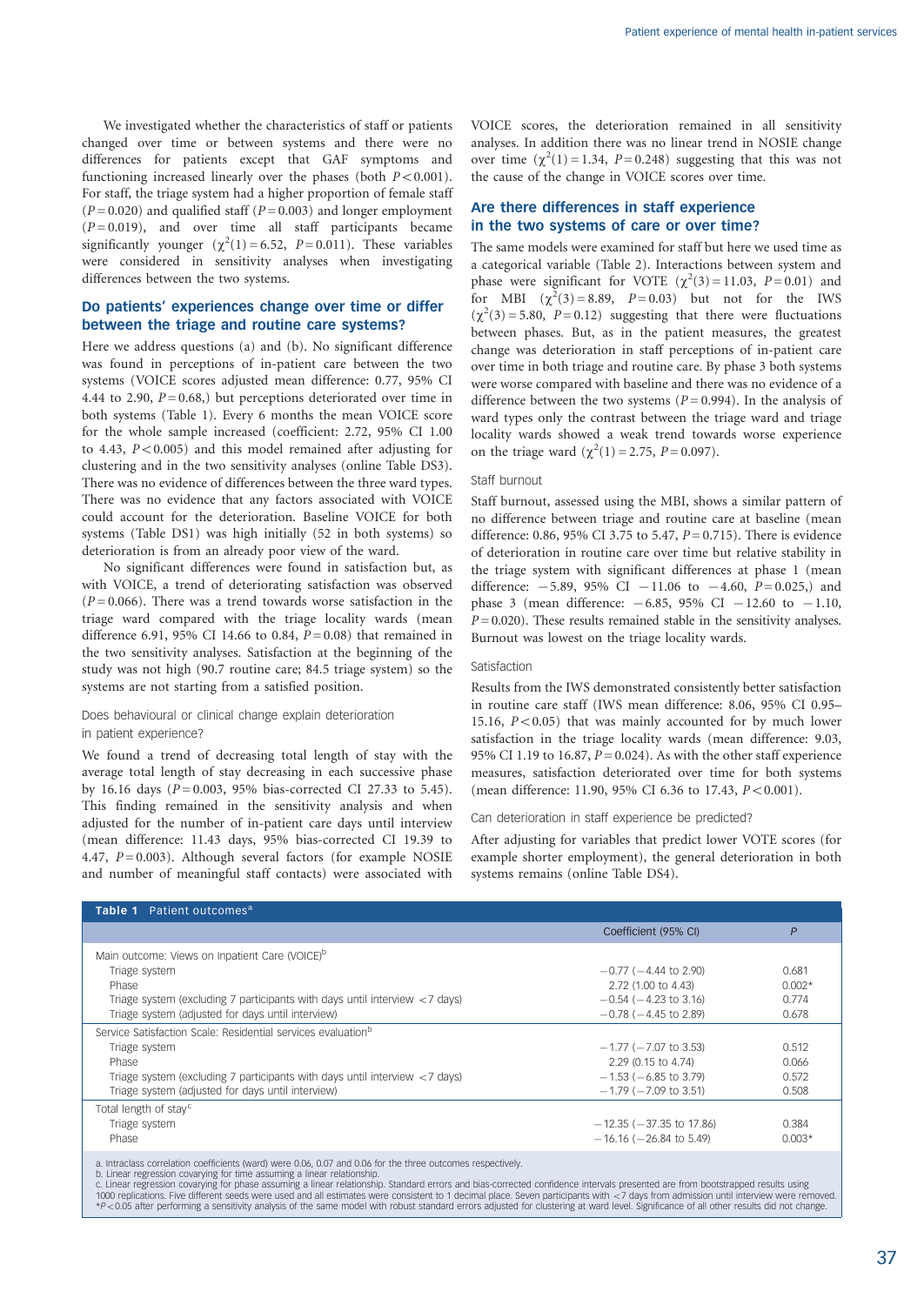| Table 2_<br>Staff primary outcomes <sup>a</sup>                                                                                                                                                                                                                                                                                                                                                                                                              |                                                                                             |                                 |
|--------------------------------------------------------------------------------------------------------------------------------------------------------------------------------------------------------------------------------------------------------------------------------------------------------------------------------------------------------------------------------------------------------------------------------------------------------------|---------------------------------------------------------------------------------------------|---------------------------------|
|                                                                                                                                                                                                                                                                                                                                                                                                                                                              | Coefficient<br>(95% CI)                                                                     | $\overline{P}$                  |
| Views of the Therapeutic Environment (VOTE) <sup>b</sup>                                                                                                                                                                                                                                                                                                                                                                                                     |                                                                                             |                                 |
| System<br>Routine care system<br>Triage system<br>Interaction: system (routine) $\times$ phase                                                                                                                                                                                                                                                                                                                                                               | reference<br>$1.68$ ( $-2.05$ to 5.41)                                                      | 0.379                           |
| Baseline (routine)<br>Phase 1<br>Phase 2<br>Phase 3<br>Interaction: system (triage) $\times$ phase                                                                                                                                                                                                                                                                                                                                                           | reference<br>6.58 (3.83 to 9.33)<br>$0.25$ ( $-3.11$ to 3.16)<br>4.80 (1.30 to 8.30)        | $< 0.001*$<br>0.987<br>$0.007*$ |
| Baseline (triage)<br>Phase 1<br>Phase 2<br>Phase 3                                                                                                                                                                                                                                                                                                                                                                                                           | reference<br>$0.94$ ( $-1.81$ to 3.70)<br>$-0.13$ ( $-2.90$ to 2.63)<br>4.78 (1.93 to 7.63) | 0.503<br>0.924<br>0.001         |
| Maslach Burnout Inventory Human<br>Services Survey <sup>b</sup>                                                                                                                                                                                                                                                                                                                                                                                              |                                                                                             |                                 |
| System<br>Routine care system<br>Triage system<br>Interaction: system (routine) $\times$ phase                                                                                                                                                                                                                                                                                                                                                               | reference<br>$0.86$ ( $-3.75$ to 5.47)                                                      | 0.715                           |
| Baseline (routine)<br>Phase 1<br>Phase 2                                                                                                                                                                                                                                                                                                                                                                                                                     | reference<br>5.02 (1.44 to 8.60)<br>$2.47$ ( $-1.47$ to 6.40)                               | $0.006*$<br>0.220               |
| Phase 3<br>Interaction: system (triage) $\times$ phase<br>Baseline (triage)                                                                                                                                                                                                                                                                                                                                                                                  | 8.61 (4.21 to 13.01)                                                                        | $< 0.001*$                      |
| Phase 1<br>Phase 2<br>Phase 3                                                                                                                                                                                                                                                                                                                                                                                                                                | $-0.87$ ( $-4.60$ to 2.86)<br>$1.06$ ( $-2.60$ to 4.72)<br>$1.76$ ( $-1.95$ to 5.46)        | 0.648<br>0.569<br>0.352         |
| Index of Work Satisfaction <sup>b</sup><br>System                                                                                                                                                                                                                                                                                                                                                                                                            |                                                                                             |                                 |
| Routine care system<br>Triage system<br>Phase                                                                                                                                                                                                                                                                                                                                                                                                                | reference<br>8.06 (0.95 to 15.16)                                                           | $0.026*$                        |
| Baseline<br>Month 6<br>Month 12<br>Month 18                                                                                                                                                                                                                                                                                                                                                                                                                  | reference<br>8.13 (3.23 to 13.05)<br>$5.06$ ( $-0.16$ to $10.27$ )<br>11.90 (6.36 to 17.43) | $0.001*$<br>0.057<br>$< 0.001*$ |
| a. Intraclass correlation coefficients were 0.71, 0.64 and 0.72 for the three outcomes<br>respectively.<br>b. Mixed-model linear regression including a random effect for individuals and<br>covarying for phase (categorical, coefficients use the baseline as a comparison).<br>A system $\times$ phase interaction was tested in each model and results are presented<br>where this interaction was shown to be significant from a likelihood ratio test. |                                                                                             |                                 |

where this interaction was shown to be significant from a likelihood ratio test.<br>\*P<0.05 after performing a sensitivity analysis of the same model with an additional<br>level of clustering at the ward level. Significance of a

#### What are the patient-perceived contacts in the two systems and what are their costs?

Patient-perceived meaningful contacts decreased over the study with on average an estimated change of 0.69 contacts per week (95% CI  $-1.12$  to  $-0.27$ ) for each phase, with meaningful contacts with nurses and doctors changing by  $-0.23$  (95% CI  $-0.56$  to 0.11) and  $-0.27$  (95% CI  $-0.40$  to  $-0.15$ ) respectively. Despite similar levels of nurse staffing, patients in the triage system reported about half the number of meaningful one-toone contacts with nurses (other than care coordinators) compared with those in routine care (online Table DS5). The cost of patientperceived meaningful contacts with occupational therapists and activities was also statistically significantly lower in the triage system. The total cost of meaningful contact was estimated to be £41 lower in the triage than the routine care system in the unadjusted analysis (95% CI £7 to 75) but this estimate was highly unstable over time and between wards. The use of cluster robust standard errors increased the width of confidence intervals considerably such that differences were not statistically significant in the unadjusted comparison.

Patients on the triage ward were significantly less likely to take part in activities and have meaningful contact with other care professionals. The overall cost of reported service use was marginally lower in the triage ward compared with triage locality wards (mean difference:  $-£17$ , 95% CI  $-£62$  to £27) but was not statistically significant and was also unstable. These data suggest that there were no substantial differences between the overall costs of reported care received in the triage ward and triage locality wards.

In summary, there were significant deteriorations in the primary outcomes (VOICE and VOTE) and no differences between the different service systems. Over the course of the study there were reductions in lengths of stay and reduced meaningful contact with staff.

#### **Discussion**

The findings show a bleak picture of deterioration in staff and patient experience over time in all the measures in both systems and, in contrast to our expectations, the triage system of care did not benefit patient experience. Below we consider the strength of these new conclusions.

#### Are there any predictors that might account for deterioration in experience?

Although the triage ward might be expected to be a more highly charged environment we found no evidence to suggest that patients viewed it less favourably than patients on the routine care wards. The deterioration in patients' perceptions and satisfaction coincided with shorter lengths of stay but not with a change in the patient population (for example NOSIE scores). It is striking that there was a substantial reduction in the average length of stay across both systems. This reflected intense managerial pressure to improve performance against static or even shrinking budgets including the cost-efficiency closure of a ward in the routine care system. As perceptions are better when patients are able to spend more time one-on-one with staff, $17$  this also becomes a bigger challenge when the ward is busier.

Nurses' perceptions and burnout did not differ significantly between the two systems, although both got worse over time, mirroring patient perceptions. There were trends for staff on triage locality wards to report lower burnout but also lower satisfaction. This may reflect a less stressful working environment with fewer numbers of acutely unwell patients but also dissatisfaction with the much slower patient turnover and frustrations over delayed discharges. No other patient or staff characteristics explained the deteriorating perceptions over time.

#### Cost comparisons

The analyses suggested that the cost of meaningful staff contacts as perceived by patients might be lower in the triage system. However, the generalisability and robustness of the findings were limited. Similarly, there was no clear evidence for differences in meaningful staff contact costs between the triage ward and locality wards in the triage system. It should also be emphasised that the aim here was not to investigate overall costs, but only costs that were meaningful from the patient's perspective.

#### Experience over time

A striking finding in the study is that both patients and staff reported deterioration in their experience of in-patient services regardless of where they were managed. Sadly these data chime with other reports that suggest deterioration in staff morale and patient experience working across the wider health services in recent years.11 This decline coincides with a period of local and national budget tightening<sup>18,19</sup> and system pressure to increase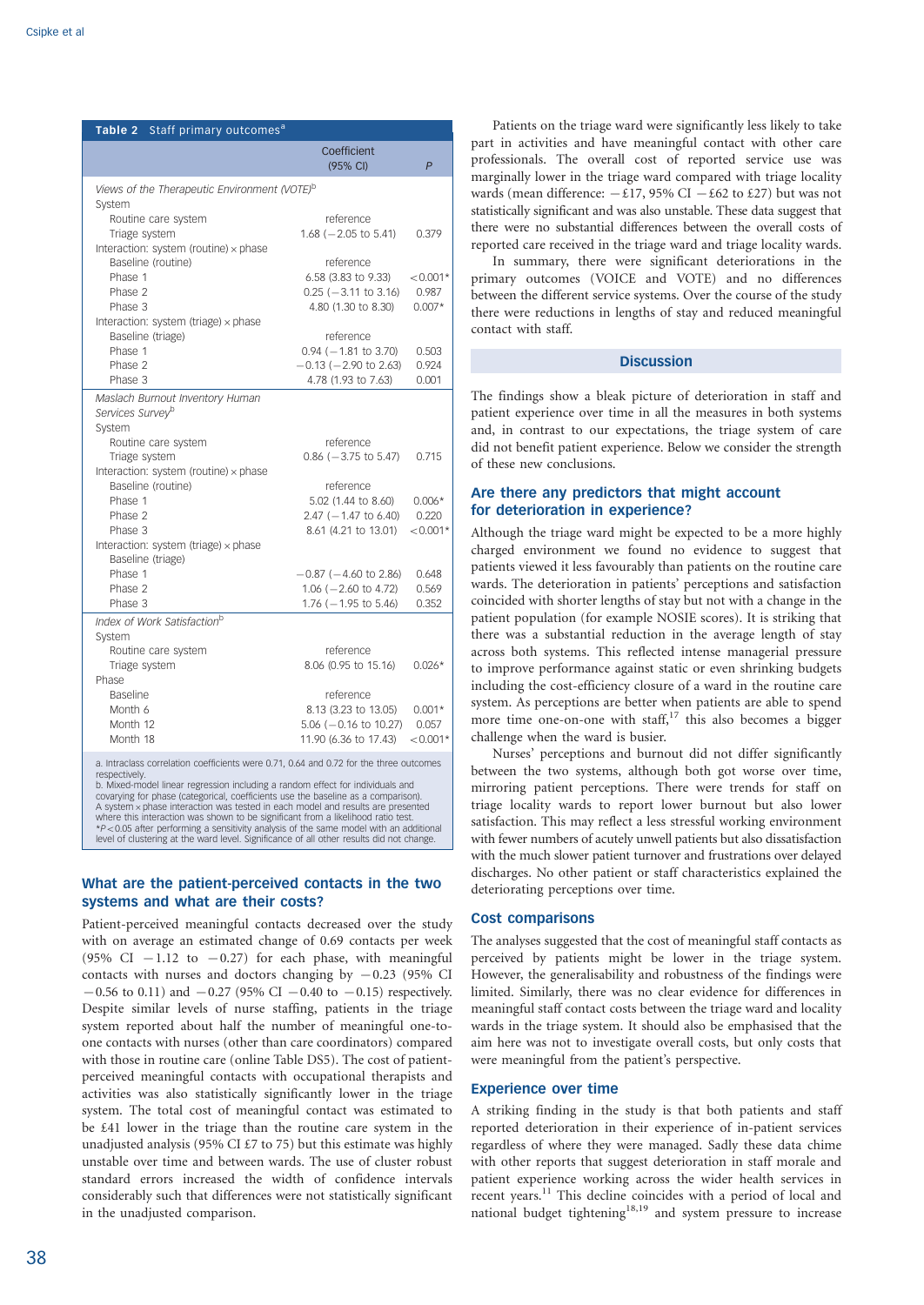efficiency that was reflected in our data by a reduction in length of admission to hospital and continuing high bed occupancy. This is likely to contribute to increased behavioural disturbance, a key predictor of patient experience. Over time there was a reduction in time spent with staff and this may be a driver of the patient experiences. But despite investigating several factors we were not able to identify specific factors that predicted deterioration.

#### Strengths and limitations

One strength of our large (454 patient and 484 staff observations) 18-month long study is that it is not a mere snapshot, albeit that it is in a single National Health Service (NHS) trust. We recruited more than 50% of potential participants and we could not detect any differences between our sample and data for the whole in-patient population over the same period, although patients not recruited might have been more acutely unwell. The costs are based on data from the patient's point of view and this was a deliberate choice in line with the suggestions made in the Francis report. It does not reflect the amount of objective time spent in any staff contact. As staff in the triage system probably spend more time in administrative activities (such as community liaison) in order to resolve the patient stay within 7 days, they may not be seen by patients as spending time in direct one-to-one meaningful contacts. Reflecting the evolution of mental healthcare in the NHS we also noted changes in the wards, particularly in the routine care system. Change is usually associated with deteriorating perceptions of care as staff and patients become accustomed to the new services. This would have produced poorer perceptions in routine care compared with triage. However, we did not detect any differences suggesting that whatever effect the service change had it did not benefit triage care.

#### Clinical implications

Our results indicate a pessimistic view of in-patient experience over time. We were unable to identify many predictors of deterioration except reductions in length of stay and decreased contact with staff. Services therefore need to concentrate on these characteristics as potential markers of poorer perceptions and consider ways to mitigate them perhaps by ensuring protected staff time with patients. For staff, contrary to our expectations, those in the triage ward were no more likely to report burnout than staff in routine care. Where differences appear they are mainly within the triage locality wards where staff report less burnout (as might be expected with a less acutely ill patient population) but greater dissatisfaction, possibly reflecting much slower turnover of patients and frustrations over delayed discharges or a reflection of the higher status and regard that the newer triage ward approach attracts. Setting up a triage ward system therefore requires a concentration on the non-triage elements of the system and particularly staff satisfaction, which is also likely to have an impact on patient perceptions of care.

#### Future research

Future research would benefit from the inclusion of new sites and longitudinal studies tracking the impact of the introduction of interventions that may improve patient and staff perceptions of care over a period of time. Changes in care are an inevitable part of the UK NHS and we hope to explore the effects of these changes in more detail within our own rich longitudinal data-set.

In conclusion, we have discovered deterioration in patient and staff views of in-patient mental health services. This was not mitigated by the type of admission and may reflect changes to mental healthcare over the study period. This is the first time such a rigorous study pinpointing these difficulties has been carried out and it provides the baseline for future improvement.

E. Csipke, PhD, Division of Psychiatry, University College London, London; P. Williams, BSc, Health Services and Population Research, Institute of Psychiatry, Psychology and Neuroscience, King's College London, London; D. Rose, PhD, Service User Research Enterprise, Health Services and Population Research, Institute of Psychiatry, Psychology and Neuroscience, King's College London, London; L. Koeser BSc, P. McCrone, PhD, Health Services and Population Research, Institute of Psychiatry, Psychology and Neuroscience, King's College London, London; T. Wykes, PhD, Department of Psychology, Institute of Psychiatry, Psychology and Neuroscience, King's College London, London; T. Craig, PhD, Health Services and Population Research, Institute of Psychiatry, Psychology and Neuroscience, King's College London, London, UK

Correspondence: Til Wykes, Department of Psychology, Institute of Psychiatry, Psychology and Neuroscience, King's College London, 16 De Crespigny Park, London SE5 8AF, UK. Email: til.wykes@kcl.ac.uk

First received 11 Jun 2015, final revision 29 Jul 2015, accepted 23 Aug 2015

#### Funding

This article presents independent research funded by the National Institute for Health Research (NIHR) under its Programme Grants for Applied Research scheme (RP-PG-0606- 1050). The views expressed in this publication are those of the authors and not necessarily those of the NHS, the NIHR or the Department of Health. D.R., T.C. and T.W. also acknowledge the financial support of the NIHR Biomedical Research Centre for Mental Health, South London and Maudsley NHS Foundation Trust and the Institute of Psychiatry, Psychology and Neuroscience (King's College London). In addition T.W. acknowledges her NIHR Senior Investigator Award.

#### References

- 1 Francis R. Report of the Mid Staffordshire NHS Foundation Trust Public Inquiry. TSO (The Stationery Office), 2013.
- 2 Department of Health. Acute Inpatient Provision Care Provision: Mental Health Policy Implementation Guide. Department of Health, 2002.
- 3 Greengross P, Hollander D, Stanton R. Pressure on adult psychiatric beds. Results of a national questionnaire survey. Psychiatrist 2000; 24: 54–6.
- 4 Muijen M. Acute hospital care: ineffective, inefficient and poorly organised. Psychiatr Bull 1999; 23: 257–9.
- 5 Sainsbury Centre for Mental Health. Acute Care 2004. A National Survey of Acute Psychiatric Wards in England. Sainsbury Centre for Mental Health, 2005.
- 6 Inglis G, Baggaley M. Triage in mental health a new model for acute in-patient psychiatry. Psychiatrist 2005; 29: 255–8.
- 7 Williams P, Csipke E, Rose D, Koeser L, McCrone P, Tulloch AD, et al. Efficacy of a triage system to reduce length of stay. Br J Psychiatry 2014; 204: 480–5.
- 8 Evans J, Rose D, Flach C, Csipke E, Glossop H, Wykes T. VOICE: developing a new measure of service users' perceptions of inpatient care, using a participatory methodology. J Ment Health 201; 21: 57–71.
- 9 Laker C, Rose D, Flach C, Csipke E, Kelland H, Wykes T. Views of the Therapeutic Environment (VOTE): stakeholder involvement in measuring staff perceptions of acute in-patient care. Int J Nurs Stud 2012, 49: 1403–10.
- 10 Greenfield T, Stoneking B, Humphreys K, Sundby E, Bond J. A randomized trial of a mental health consumer-managed alternative to civil commitment for acute psychiatric crisis. Am J Community Psychol 2008; 42: 135–44.
- 11 Sabes-Figuera R, McCrone P, Sharac J, Csipke E, Craig TKJ, Rose D, et al. Developing a tool for collecting and costing activity data on psychiatric inpatient wards. Epidemiol Psychiatr Sci 2012; 21: 393–9.
- 12 Curtis L. Unit Costs of Health and Social Care. PSSRU, 2012.
- 13 American Psychiatric Association. Diagnostic and Statistical Manual of Mental Disorders (4th edn, text revision) (DSM-IV-TR). APA, 2000.
- 14 Honigfeld G, Gillis RD, Klett CJ, Nurses' observation scale for inpatient evaluation a new scale for measuring improvement in chronic schizophrenia. J Clin Psychol 1965; 21: 65–71.
- 15 Maslach C, Jackson S, Leiter P. Maslach Burnout Inventory Manual. Consulting Psychology Press, 1996.
- 16 Stamps, P, Piedmonte, E. Nurses and Work Satisfaction. An Index for Measurement. DC Heath, 1986.
- 17 Csipke E, Flach C, McCrone P, Rose D, Tilley J, Wykes T, et al. Inpatient care 50 years after the process of deinstitutionalisation. Soc Psychiatry Psychiatr Epidemiol 2014; 49: 665–71.
- 18 Buchanan M. Funds cut for mental health trusts in England. BBC News 2013; 12 December (http://www.bbc.co.uk/news/health-25331644).
- 19 All Party Parliamentary Group on Mental Health. Parity in Progress? Report of the All Party Parliamentary Group on Mental Health's Inquiry into Parity of Esteem for Mental Health. All Party Parliamentary Group on Mental Health, 2015.

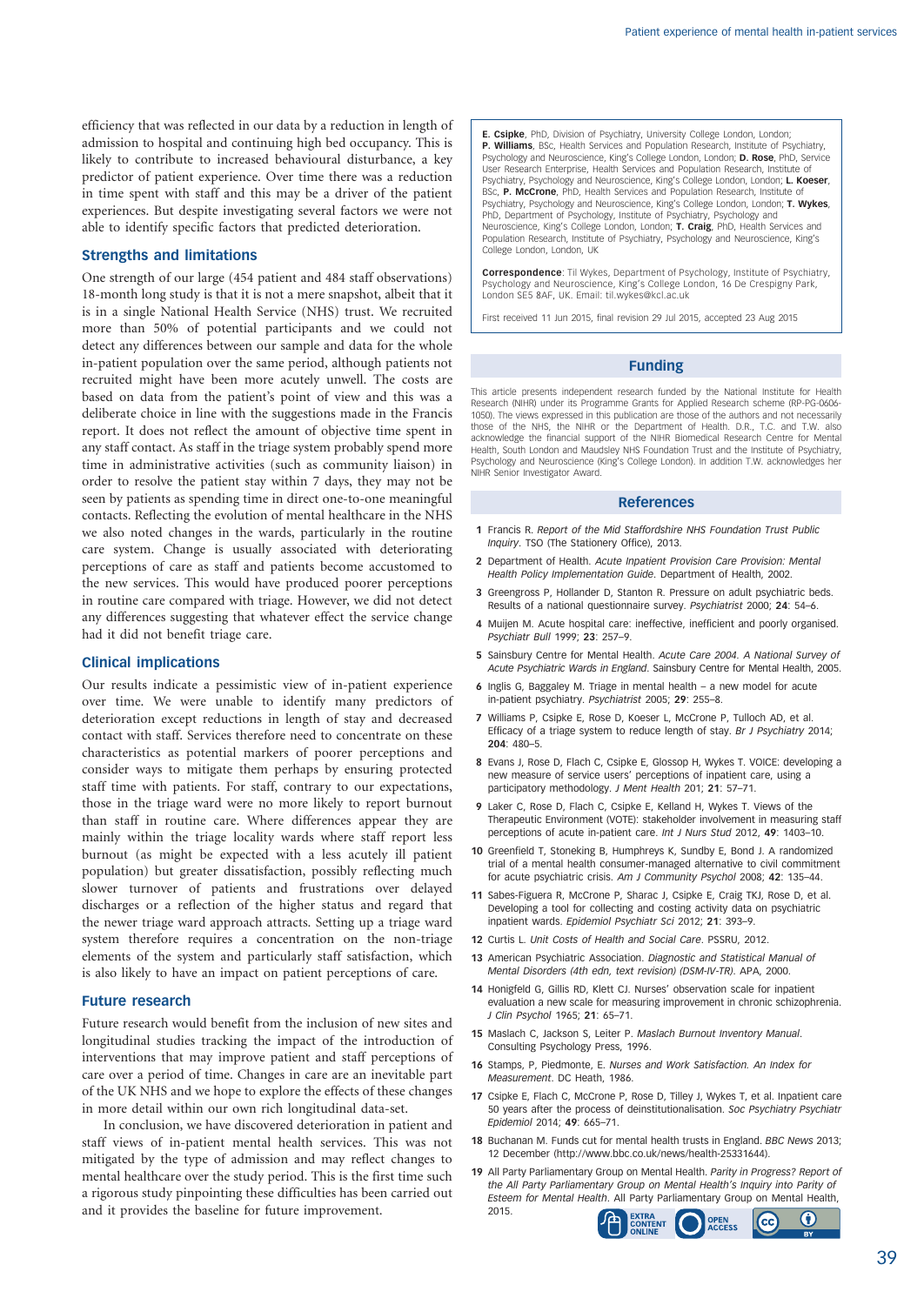Data supplement to Csipke et al. Following the Francis Report: investigating patient experience of mental health in-patient care. Br J Psychiatry doi: 10.1192/bjp.bp.115.171124

| Table DS1 Service User Characteristics over the different phases of recruitment |                    |                                  |                   |                    |                   |  |  |  |  |
|---------------------------------------------------------------------------------|--------------------|----------------------------------|-------------------|--------------------|-------------------|--|--|--|--|
|                                                                                 | <b>Phase</b>       |                                  |                   |                    |                   |  |  |  |  |
|                                                                                 | <b>Baseline</b>    | <b>Phase 1</b>                   | <b>Phase 2</b>    | Phase 3            | <b>Total</b>      |  |  |  |  |
| <b>Routine Care System (n)</b>                                                  | 58                 | 73                               | 56                | 40                 | 227               |  |  |  |  |
| Age (mean years [SD])                                                           | 39.2<br>(12.6)     | 40.5<br>(13.8)                   | 39.1<br>(14.1)    | $38-1$<br>(14.3)   | 39.4<br>(13.6)    |  |  |  |  |
| Gender: Female (n [%])                                                          | 23 (40%)           | 30 $(41\%)$                      | 32(57%)           | 14 (35%)           | 99 (44%)          |  |  |  |  |
| MHA: Section vs voluntary<br>(n [%])                                            | 36(62%)            | 49 (67%)                         | 36(64%)           | 31 (78%)           | 152 (67%)         |  |  |  |  |
| Length of stay (mean days<br>[SD]                                               | 143.9<br>(143.8)   | 137.8<br>(174.1)                 | 89.4<br>(96.2)    | $110-4$<br>(145.5) | 122.5<br>(145.7)  |  |  |  |  |
| Length of stay (median days<br>[IQR])                                           | $102(47 -$<br>190) | 74 (37 -<br>153)                 | $67(34 -$<br>103) | $84(35 -$<br>133)  | 79 (38 -<br>146)  |  |  |  |  |
| VOICE (mean [SD])                                                               | 51.9<br>(15.9)     | $57-2$<br>(22.0)                 | 58.4<br>$(21-7)$  | 59.4<br>(21.1)     | 56.5<br>(20.4)    |  |  |  |  |
| SSS-RES (mean [SD])                                                             | 90.7<br>(25.9)     | 93.3<br>90.9<br>(29.5)<br>(34.0) |                   | $91-4$<br>(27.3)   | $91-7$<br>(29.0)  |  |  |  |  |
| NOSIE (mean [SD])                                                               | 14.3(7.8)          | 19.1(9.4)                        | 13.9(7.2)         | 15.8(7.1)          | 15.9(8.3)         |  |  |  |  |
| GAF Symptoms (mean [SD])                                                        | 35.9<br>(15.1)     | 41.2<br>(11.5)                   | 44.7<br>(14.4)    | 42.9<br>(13.0)     | 41.0<br>(13.9)    |  |  |  |  |
| <b>GAF</b> Functioning (mean<br>[SD]                                            | 36.7(9.8)          | 38.6(9.0)                        | $50-2$<br>(13.1)  | 46.3<br>(11.6)     | 42.4<br>(12.1)    |  |  |  |  |
| Triage System (n)                                                               | 51                 | 56                               | 65                | 55                 | 227               |  |  |  |  |
| Age (mean years [SD])                                                           | 39.6<br>(13.3)     | 41.5<br>$(12-7)$                 | 43.0<br>(14.5)    | 38.1(9.6)          | 40.7<br>(12.8)    |  |  |  |  |
| Gender: Female (n [%])                                                          | 21(41%)            | 22(39%)                          | 35 $(54%)$        | 21 (38%)           | 99 (44%)          |  |  |  |  |
| MHA: Section vs voluntary<br>$(n \, \lceil \frac{9}{6} \rceil)$                 | 34 (67%)           | 34 $(62%)$                       | 46 (72%)          | 32 (58%)           | 146 $(65%)$       |  |  |  |  |
| Length of stay (mean days<br>[SD]                                               | 109.8<br>(93.0)    | 138.6<br>(243.8)                 | 102.8<br>(87.7)   | 64.5<br>(65.2)     | 104.3<br>(143.0)  |  |  |  |  |
| Length of stay (median days<br>[IQR])                                           | 88 (35 -<br>171)   | $67(32 -$<br>158)                | $83(29 -$<br>165) | 44 $(17 -$<br>88)  | $64(29 -$<br>151) |  |  |  |  |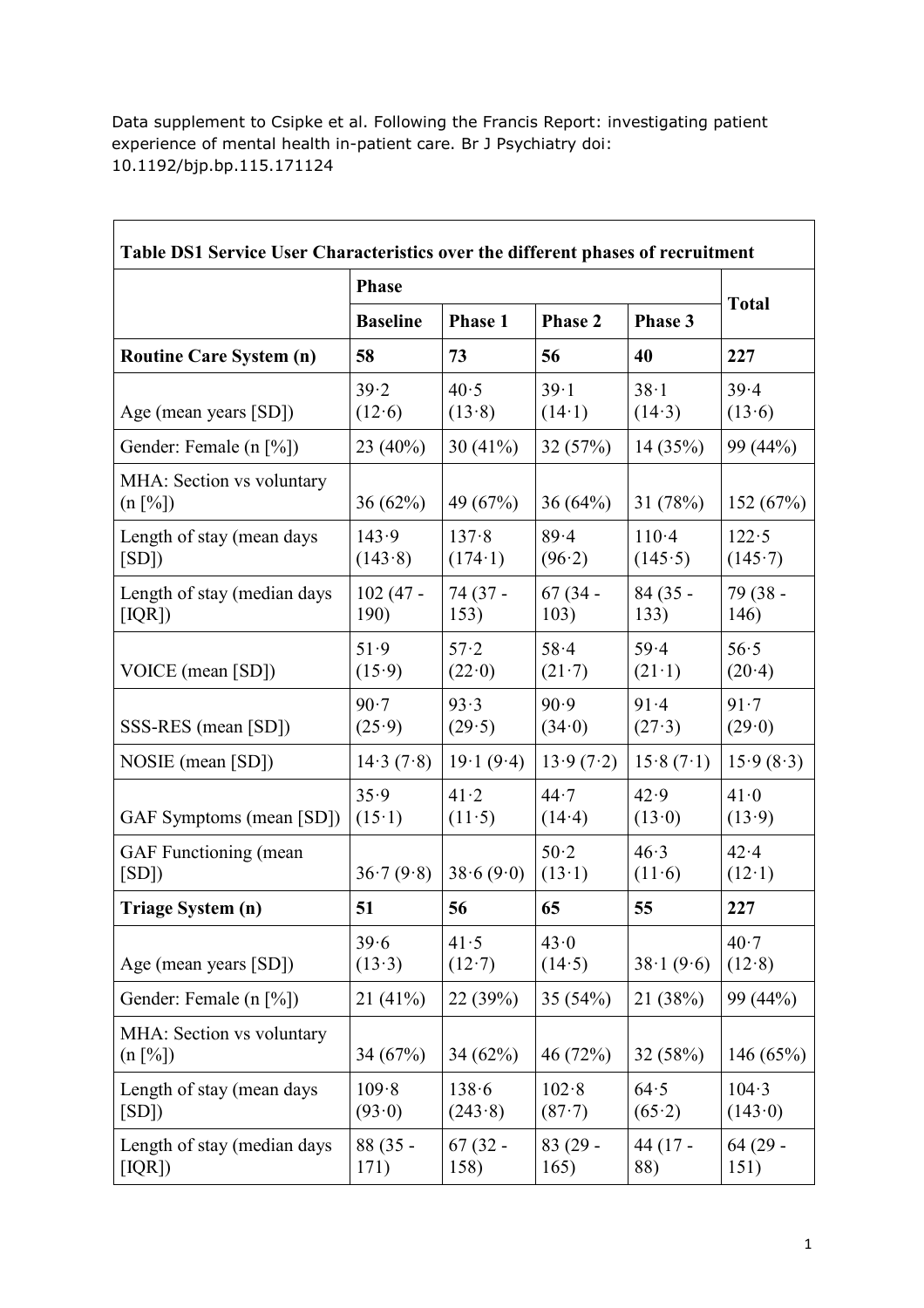| VOICE (mean [SD])                                                 | $52 \cdot 2$ | 53.2      | 59.1           | 59.9             | 56.4           |  |  |  |  |
|-------------------------------------------------------------------|--------------|-----------|----------------|------------------|----------------|--|--|--|--|
|                                                                   | (18.4)       | (18.7)    | (17.5)         | (19.0)           | (18.5)         |  |  |  |  |
| SSS-RES (mean [SD])                                               | 84.5         | $85-1$    | 95.3           | 95.6             | 90.6           |  |  |  |  |
|                                                                   | (26.0)       | (26.8)    | (25.3)         | (26.8)           | (26.5)         |  |  |  |  |
| NOSIE (mean [SD])                                                 | 17.0(6.8)    | 16.4(8.2) | 16.0(8.3)      | 14.7(6.3)        | 16.0(7.5)      |  |  |  |  |
| GAF Symptoms (mean [SD])                                          | 35.2         | 45.0      | 44.5           | 48.0             | 43.4           |  |  |  |  |
|                                                                   | $(12-7)$     | (12.1)    | (14.9)         | (14.5)           | (14.4)         |  |  |  |  |
| <b>GAF</b> Functioning (mean)<br>[SD]                             | 32.4(6.8)    | 39.4(6.8) | 51.5<br>(13.6) | 51.6<br>$(12-1)$ | 44.3<br>(13.3) |  |  |  |  |
| Note: Missing data not included in the calculation of percentages |              |           |                |                  |                |  |  |  |  |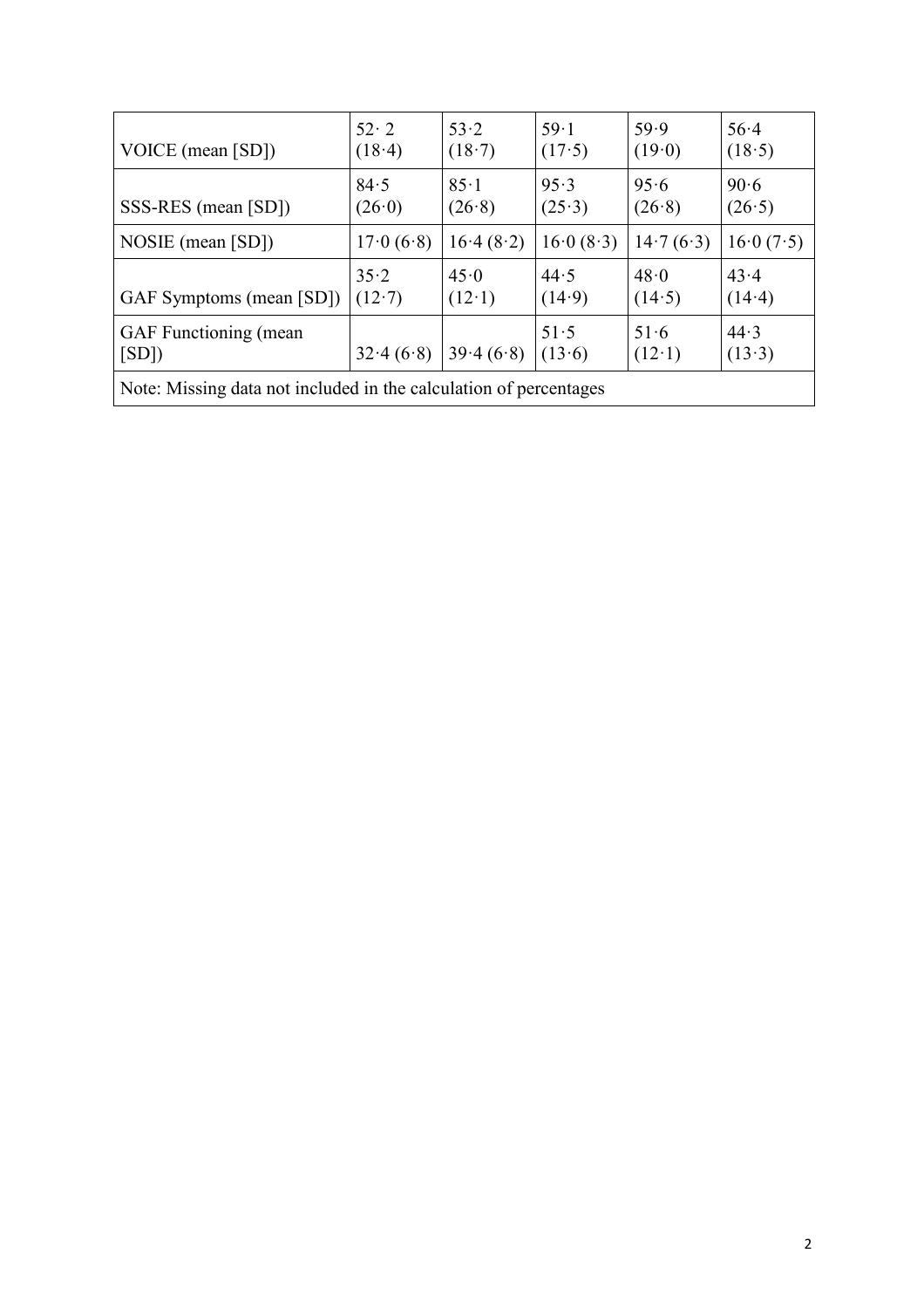| Table DS2 Characteristics of staff across the recruitment phases |                    |                                                        |                 |                         |                     |  |  |  |  |
|------------------------------------------------------------------|--------------------|--------------------------------------------------------|-----------------|-------------------------|---------------------|--|--|--|--|
|                                                                  | <b>Phase</b>       |                                                        |                 |                         |                     |  |  |  |  |
|                                                                  | <b>Baseline</b>    | Phase 1                                                | <b>Phase 2</b>  | Phase 3                 | Total*              |  |  |  |  |
| <b>Routine Care System (n)</b>                                   | 67                 | 74                                                     | 50              | 38                      | 229                 |  |  |  |  |
| Age (mean years [SD])                                            | $37 - 1$<br>(10.3) | 36.5<br>(10.6)                                         | 36.0<br>(10.0)  | 33.4(9.6)               | 36.0<br>(10.2)      |  |  |  |  |
| Gender: Female (n [%])                                           | 33 (50%)           | 40 $(55%)$                                             | 27 (55%)        | 22 (58%)                | 122(54%)            |  |  |  |  |
| Ethnicity: Non-white $(n \, 8)$                                  | 46 $(71%)$         | 44 (62%)                                               | 29 (59%)        | 13(34%)                 | 132 (59%)           |  |  |  |  |
| Education level $(n \lceil % \rceil)$                            |                    |                                                        |                 |                         |                     |  |  |  |  |
| Vocational                                                       | 24 (44%)           | 27(47%)                                                | 15(41%)         | 11(37%)                 | 77 (43%)            |  |  |  |  |
| University degree<br>(Undergraduate)                             | 21 (39%)           | 24(41%)                                                | 15(41%)         | $15(50\%)$              | 75 (42%)            |  |  |  |  |
| University degree<br>(Postgraduate)                              | 9(17%)             | 7(12%)                                                 | 7(19%)          | 4(13%)                  | 27(15%)             |  |  |  |  |
| Length of employment on<br>ward (mean months [SD])               | $40-1$<br>(44.7)   | 28.9<br>51.9<br>$37 - 2$<br>(60.7)<br>(50.0)<br>(41.2) |                 |                         | 41.4<br>(51.4)      |  |  |  |  |
| Length of employment on<br>ward (median months [IQR])            | $30(5 - 51)$       | $40(9 - 70)$                                           |                 | $18(5-49)$   10(5 - 49) | $24(6-60)$          |  |  |  |  |
| Band $(n \, [\%])$                                               |                    |                                                        |                 |                         |                     |  |  |  |  |
| $\overline{2}$                                                   | 5(8%)              | 4(6%)                                                  | 3(6%)<br>2(2%)  |                         | 14(7%)              |  |  |  |  |
| 3                                                                | 16(25%)            | 18 (28%)                                               | 14(29%)         | 5(16%)                  | 53 (25%)            |  |  |  |  |
| 4                                                                | $1(2\%)$           | $0(0.0\%)$                                             | $0(0.0\%)$      | $0(0.0\%)$              | $1(0.5\%)$          |  |  |  |  |
| 5                                                                | 22 (34%)           | 21(33%)                                                | 19(39%)         | 15(47%)                 | 77 (37%)            |  |  |  |  |
| 6                                                                | 17(26%)            | 17(27%)                                                | 11(22%)         | 8(25%)                  | 53 (25%)            |  |  |  |  |
| 7                                                                | 4(6%)              | 4(6%)                                                  | 2(4%)           | 2(6%)                   | 12(6%)              |  |  |  |  |
| VOTE (mean [SD])                                                 | 62.2<br>(11.8)     | 68.3<br>(10.5)                                         | 62.6<br>(10.6)  | 66.0<br>$(11-1)$        | 64.9<br>$(11-3)$    |  |  |  |  |
| MBI (mean [SD])                                                  | 60.3<br>(12.1)     | 65.2<br>(13.0)                                         | 63.2<br>(13.5)  | 69.7<br>(13.5)          | $64-1$<br>(13.3)    |  |  |  |  |
| IWS (mean [SD])                                                  | 146.9<br>(31.6)    | $157 - 0$<br>(30.6)                                    | 148.5<br>(27.0) | 153.8<br>(31.3)         | $151 - 7$<br>(30.4) |  |  |  |  |
| Triage System (n)                                                | 52                 | 64                                                     | 72              | 67                      | 255                 |  |  |  |  |
| Age (mean years [SD])                                            | 39.5(8.9)          | 36.8(8.5)                                              | 36.6(9.0)       | 35.4(9.0)               | 36.8(8.9)           |  |  |  |  |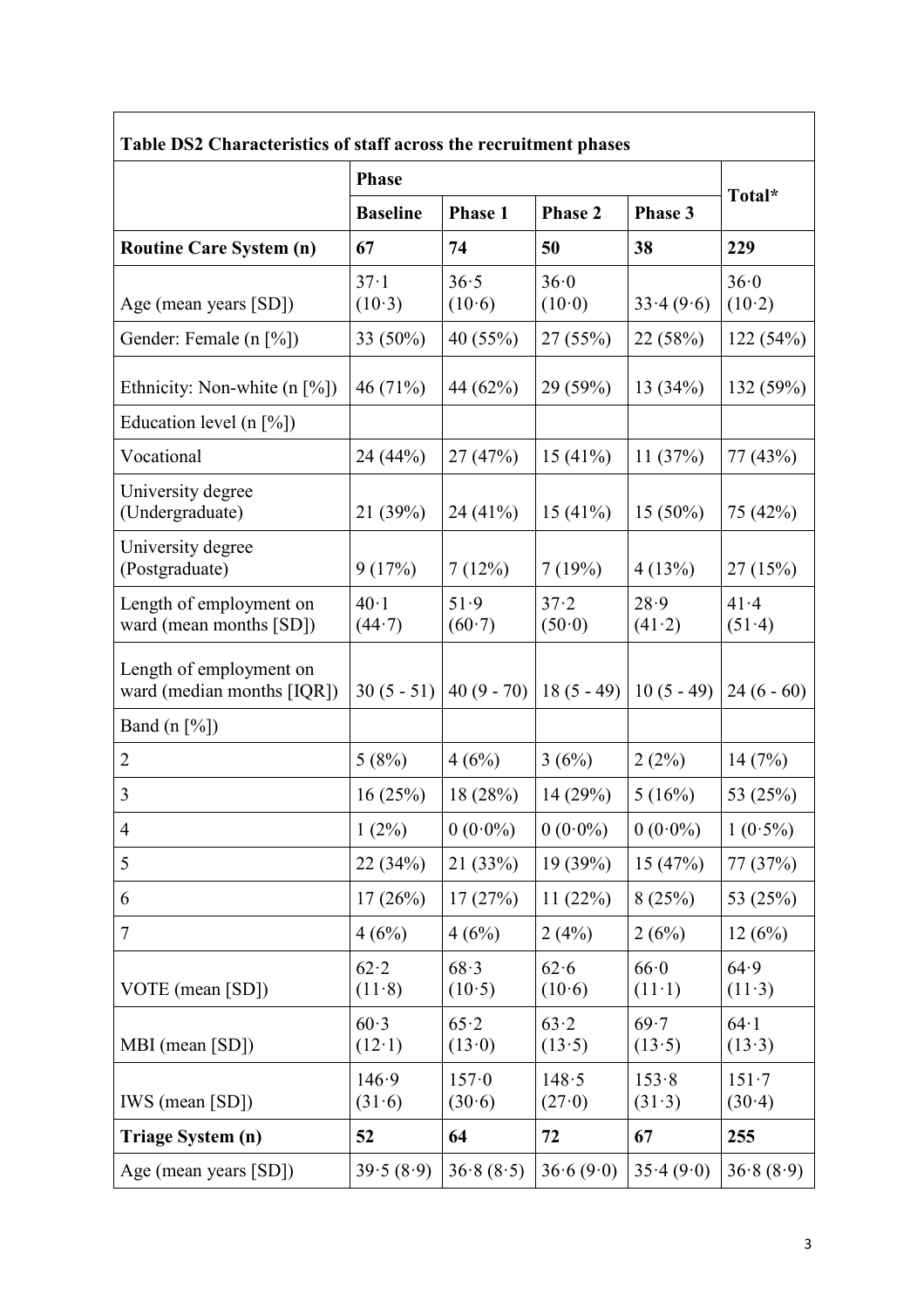| Gender: Female (n [%])                                | 29 (58%)        | 43 (67%)        | 47 (65%)        | 47 (70%)        | 166(66%)               |
|-------------------------------------------------------|-----------------|-----------------|-----------------|-----------------|------------------------|
| Ethnicity: Non-white $(n \, 8)$                       | 31 $(66%)$      | 41 $(64%)$      | 51 (71%)        | 43 $(64%)$      | 166(66%)               |
| Education level (n $[\%]$ )                           |                 |                 |                 |                 |                        |
| Vocational                                            | 18 (45%)        | 27(53%)         | 26 (42%)        | 17(33%)         | 88 (43%)               |
| University degree<br>(Undergraduate)                  | 17(43%)         | 22 (43%)        | 27 (44%)        | 28 (54%)        | 94 (46%)               |
| University degree<br>(Postgraduate)                   | 5(13%)          | 2(4%)           | 9(15%)          | 7(14%)          | $23(11\%)$             |
| Length of employment on<br>ward (mean months [SD])    | 59.6<br>(57.0)  | 50.8<br>(48.6)  | 50.5<br>(49.2)  | 47.5<br>(47.9)  | 51.3<br>(50.0)         |
| Length of employment on<br>ward (median months [IQR]) | $47(7 - 84)$    | $42(7 - 82)$    | $39(7 - 84)$    | $31(6 - 75)$    | $38(7 - 84)$           |
| Band (n $[\%]$ )                                      |                 |                 |                 |                 |                        |
| $\overline{2}$                                        | 2(4%)           | $1(2\%)$        | 5(7%)           |                 | 9(%)                   |
| 3                                                     | 7(15%)          | 4(8%)           | 15(21%)         |                 | 34 (15%)               |
| 4                                                     | $0(0.0\%)$      | $0(0.0\%)$      | $0(0.0\%)$      | $0(0.0\%)$      | $0(0.0\%)$             |
| 5                                                     | 22 (46%)        | $30(60\%)$      | 33 (47%)        | 28 (50%)        | $113(50\%)$            |
| 6                                                     | 13(27%)         | 11(22%)         | 13(19%)         | 15(27%)         | 52 (23%)               |
| $\overline{7}$                                        | 4(8%)           | 4(8%)           | 4(6%)           | 4(7%)           | 16(7%)                 |
| VOTE (mean [SD])                                      | 66.3<br>(12.8)  | 68.3<br>(12.0)  | 64.1<br>(13.5)  | 69.6<br>(13.5)  | 67.0<br>(13.1)         |
| MBI (mean [SD])                                       | 63.2<br>(15.5)  | 61.5<br>(15.9)  | 63.0<br>(14.9)  | 64.5<br>(14.6)  | $63 \cdot 1$<br>(15.2) |
| IWS (mean [SD])                                       | 163.8<br>(31.5) | 168.6<br>(29.4) | 163.4<br>(32.8) | 170.6<br>(30.6) | 166.7<br>(31.1)        |

\* This is the total number of observations in the dataset not the total number of staff as some staff have been measured multiple times.

Note: Missing data not included in the calculation of percentages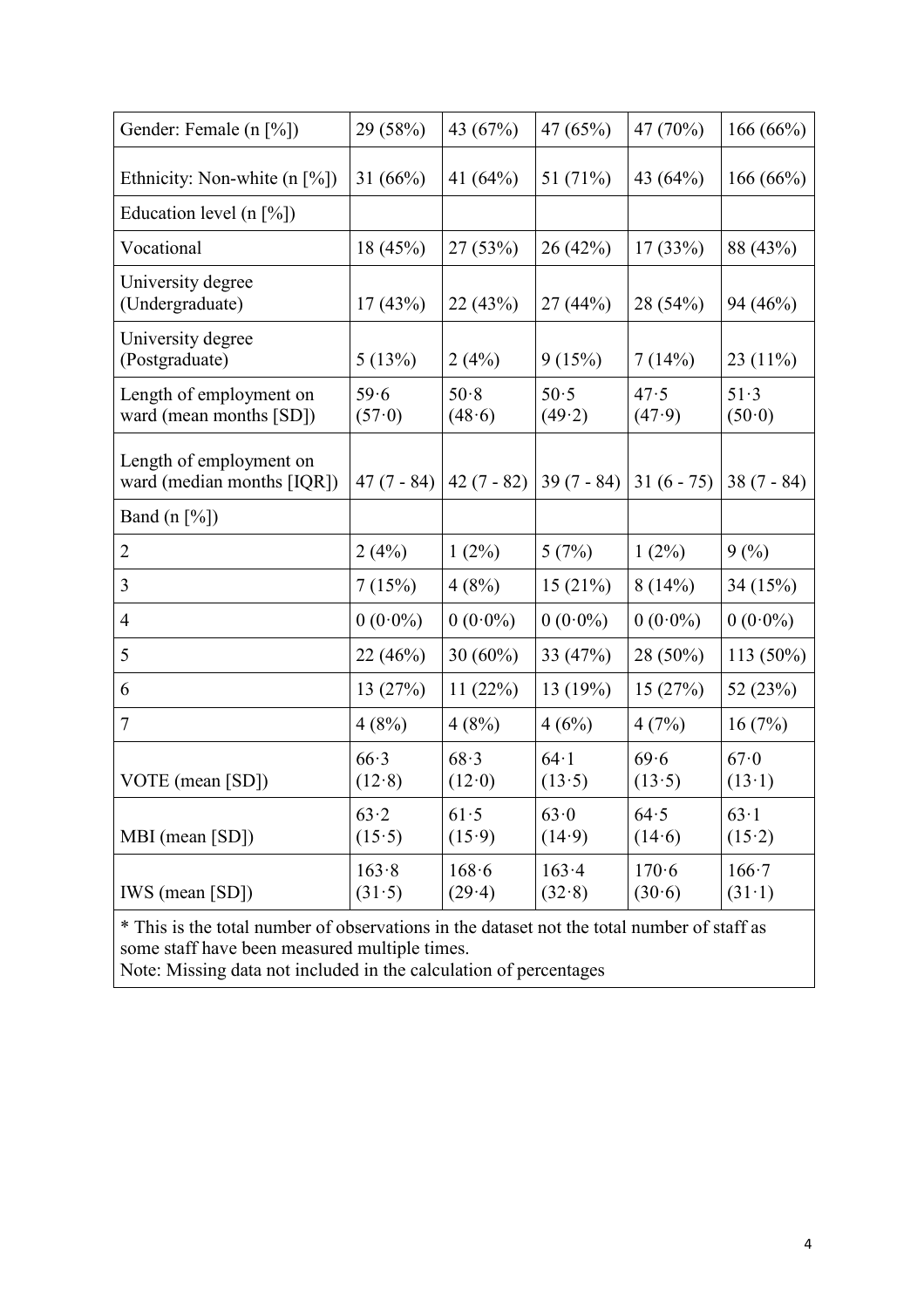**Table DS3 VOICE sensitivity analysis adjusting for potential confounders**

|                                                                                             | <b>VOICE</b> | p value   | 95% CI                | <b>Global significance of</b><br>variable to the model<br>(LR test) |
|---------------------------------------------------------------------------------------------|--------------|-----------|-----------------------|---------------------------------------------------------------------|
| <b>System (Triage vs Routine)</b>                                                           | $-1.59$      | 0.379     | $-5.13$ to $1.96$     | $\chi^2(1)=0.80$ , p=0.372                                          |
|                                                                                             |              |           |                       |                                                                     |
| <b>Phase</b>                                                                                | 2.27         | $0.007*$  | $0.63$ to $3.92$      | $\chi^2(1)=7.52$ , p=0.006                                          |
|                                                                                             |              |           |                       |                                                                     |
| <b>Gender (Female vs Male)</b>                                                              | $-3.79$      | $0.036*$  | $-7.33$ to -<br>0.25  | $\chi^2(1)=4.55$ , p=0.033                                          |
|                                                                                             |              |           |                       |                                                                     |
| Socio-economic status                                                                       |              |           |                       |                                                                     |
| Lower Professionals vs Higher<br>Professionals                                              | $-1.52$      | 0.523     |                       | $-6.18$ to $3.15 \mid \chi^2(3)=8.32$ , p=0.040                     |
| Semi- and non-skilled workers<br>vs Higher Professionals                                    | $-6.76$      | $0.021*$  | $-12.52$ to -<br>1.01 |                                                                     |
| Never worked and long-term<br>unemployed vs Higher<br>Professionals                         | $-6.08$      | 0.054     | $-12.28$ to<br>0.12   |                                                                     |
|                                                                                             |              |           |                       |                                                                     |
| <b>Compulsory Treatment</b><br>orders**                                                     |              |           |                       |                                                                     |
| One month vs Informal                                                                       | 2.84         | 0.280     |                       | -2.32 to 7.99 $\chi^2(2)=14.54$ , p=0.001                           |
| 6 months or more vs Informal                                                                | 7.63         | $<0.001*$ | $3.62$ to<br>11.64    |                                                                     |
|                                                                                             |              |           |                       |                                                                     |
| <b>Severity of symptoms</b><br>(NOSIE)                                                      | 0.28         | $0.021*$  | $0.04$ to $0.52$      | $\chi^2(1)=5.54$ , p=0.019                                          |
|                                                                                             |              |           |                       |                                                                     |
| <b>Number of meaningful</b><br>contacts with service staff (in<br>last 7 days from CITRINE) |              |           |                       |                                                                     |
| Simple effect                                                                               | $-2.35$      | $<0.001*$ | $-3.23$ to -<br>1.47  | $\chi^2(1)=27.29$ , p<0.000                                         |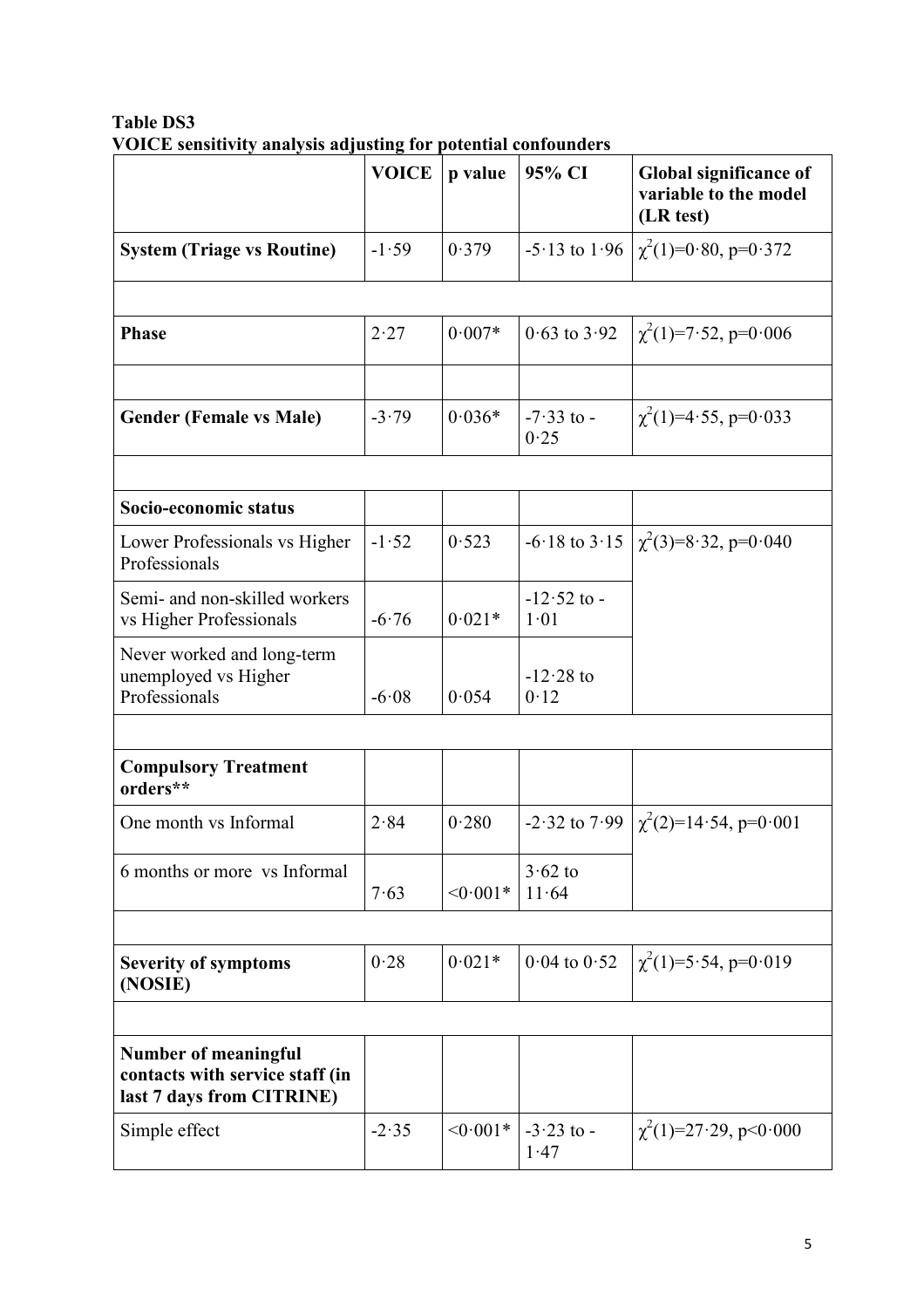| Quadratic effect | 0.07 |  |  |
|------------------|------|--|--|
|                  |      |  |  |

\* p<0·05 after performing a sensitivity analysis of the same model with robust standard errors adjusted for clustering at ward level. Intraclass correlation coefficient (ward) =  $0.017$ . Significance of all other results did not change.

Linear regression of VOTE on socio-demographic and clinical variables. Candidate variables that were tested in the model but removed due to low ability to predict outcome were:

Ethnicity, Age, Diagnosis, functioning (GAF level) number of previous admissions, number of days on ward, and number of recorded activities (in part 7 from CITRINE).

\*\*Involuntary psychiatric treatment falls into two broad categories of compulsory detention in hospital a) one focussed predominantly on crisis management and assessment with a maximum period of detention of 1 month and b) treatment orders that can have a maximum detention of 6 months in the first instance but renewable thereafter.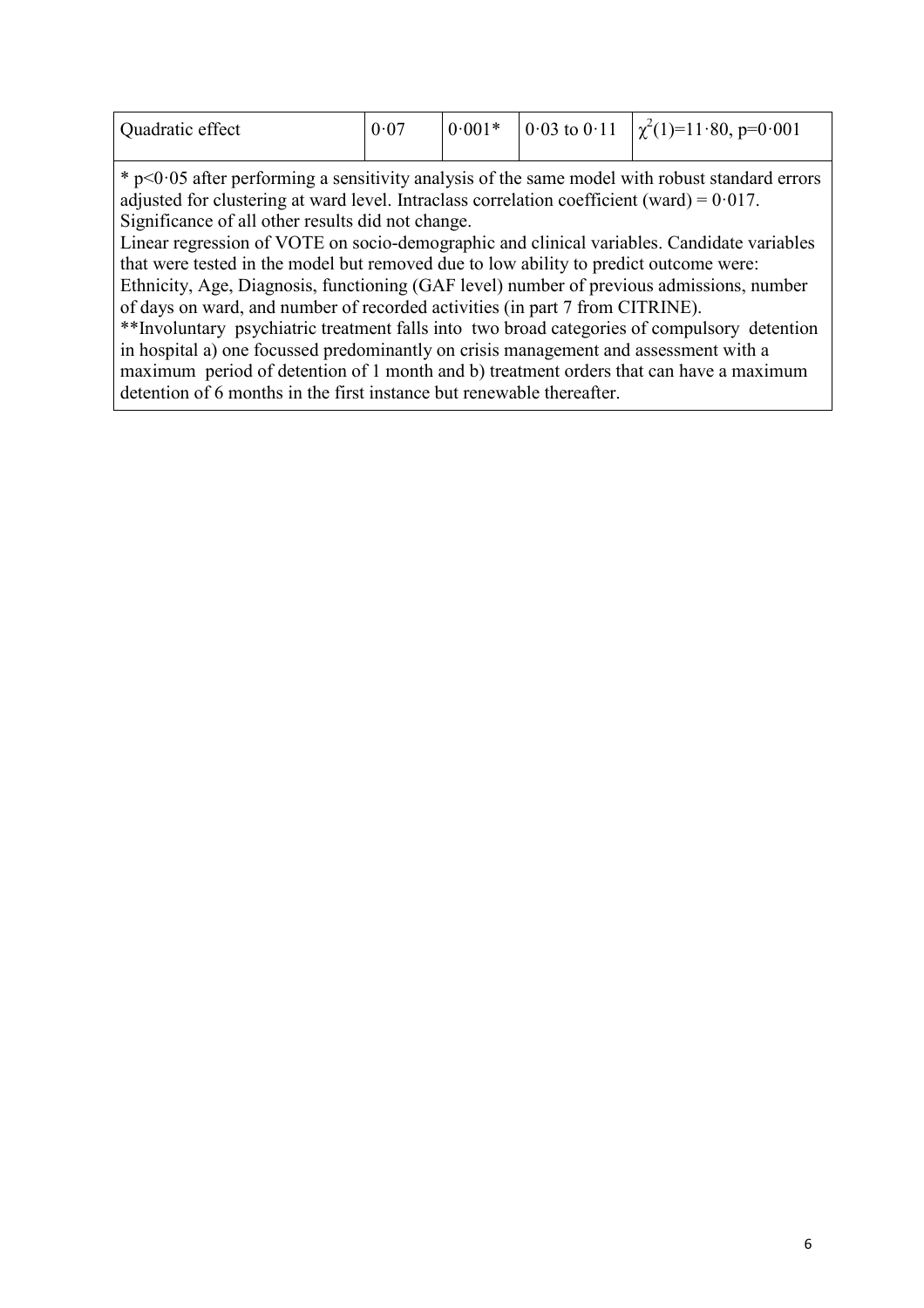|                                              | Coefficient |                | 95% CI               | <b>Global significance</b><br>of variable to the<br>model (LR test) |
|----------------------------------------------|-------------|----------------|----------------------|---------------------------------------------------------------------|
| <b>System</b>                                |             |                |                      |                                                                     |
| Routine Care System                          | reference   |                |                      | $\chi^2(3)=17.62$ ,                                                 |
| <b>Triage System</b>                         | 0.85        | 0.679          | $-3.19$ to<br>4.90   | $p=0.001$                                                           |
| <b>Interaction: System (Routine) X Phase</b> |             |                |                      |                                                                     |
| Baseline (routine)                           | reference   |                |                      |                                                                     |
| Phase 1                                      | 10.42       | < 0.00<br>$1*$ | $6.74$ to<br>14.11   |                                                                     |
| Phase 2                                      | 0.16        | 0.921          | $-2.96$ to<br>3.27   |                                                                     |
| Phase 3                                      | 6.15        | $0.001*$       | $2.36$ to<br>9.95    |                                                                     |
| <b>Interaction: System (triage) X Phase</b>  |             |                |                      |                                                                     |
| Baseline (triage)                            | reference   |                |                      |                                                                     |
| Phase 1                                      | 1.76        | 0.251          | $-1.24$ to<br>4.76   |                                                                     |
| Phase 2                                      | 0.59        | 0.702          | $-2.41$ to<br>3.58   |                                                                     |
| Phase 3                                      | 6.43        | $0.001*$       | $2.61$ to<br>10.26   |                                                                     |
| <b>Ethnicity</b>                             |             |                |                      |                                                                     |
| White                                        | reference   |                |                      |                                                                     |
| Non-white                                    | $-4.10$     | $0.008*$       | $-7.14$ to -<br>1.05 | $\chi^2(1)=7.05$ ,<br>$p=0.008$                                     |
| <b>Band</b>                                  |             |                |                      |                                                                     |
| <b>Health Care Assistants</b>                | Reference   |                |                      | $\chi^2(2)=17.32$ ,                                                 |
| <b>Entry Level Qualified Staff</b>           | 7.31        | < 0.00<br>$1*$ | $3.83$ to<br>10.79   | p < 0.000                                                           |
| Qualified Staff                              | 4.09        | $0.043*$       | $0.13$ to<br>8.06    |                                                                     |

## **Table DS4 VOTE sensitivity analysis adjusting for potential confounders**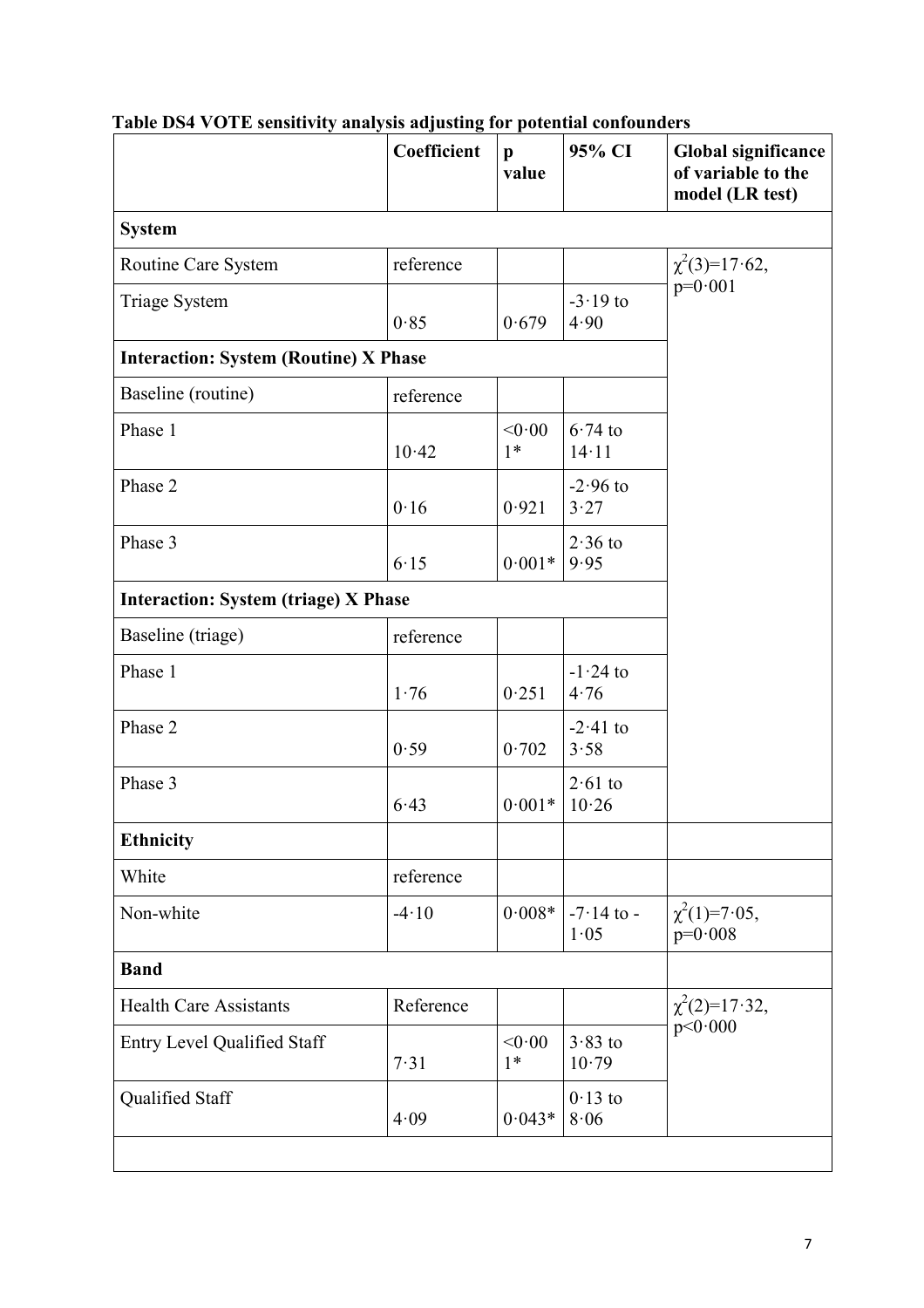| Length of employment                                                                                      | 0.03    | $\begin{array}{c c} 0.010^* & 0.01 \text{ to} \\ 0.06 & \end{array}$     | $\chi^2(1)=12.05$ ,<br>p=0.001 |
|-----------------------------------------------------------------------------------------------------------|---------|--------------------------------------------------------------------------|--------------------------------|
|                                                                                                           |         |                                                                          |                                |
| Number of violent incidents on<br>ward during phase                                                       | 0.66    | $\begin{array}{c c} 0.030^* & 0.06 \text{ to} \\ 1.25 & & \end{array}$   | $\chi^2(1)=4.80,$<br>p=0.029   |
|                                                                                                           |         |                                                                          |                                |
| Any Drug or Alcohol incidents<br>on ward during phase (Yes vs<br>No)                                      | $-5.55$ | $\begin{array}{c c} 0.001* & -8.72 \text{ to } -1 \\ 2.39 & \end{array}$ | $\chi^2(1)=6.82$ ,<br>p=0.009  |
| Intraclass correlation coefficient (id) = $0.70$<br>$\cdots$ $\alpha$ $\alpha$ $\alpha$ $\cdots$ $\cdots$ |         |                                                                          |                                |

\* p<0·05 after performing a sensitivity analysis of the same model with an additional level of clustering at the ward level. Intraclass correlation coefficient (id) =  $0.70$ ; Intraclass correlation coefficient (ward) =  $0.005$ . Significance of all other results did not change.

Mixed model linear regression including a random effect for individuals and covarying for phase (categorical, coefficients use the baseline as a comparison). Candidate variables that were tested in the stepwise model selection procedure but removed due to low ability to predict outcome were: Gender, Age and Country of birth (UK or other), and record of any incidents involving self-harm on the ward during the phase.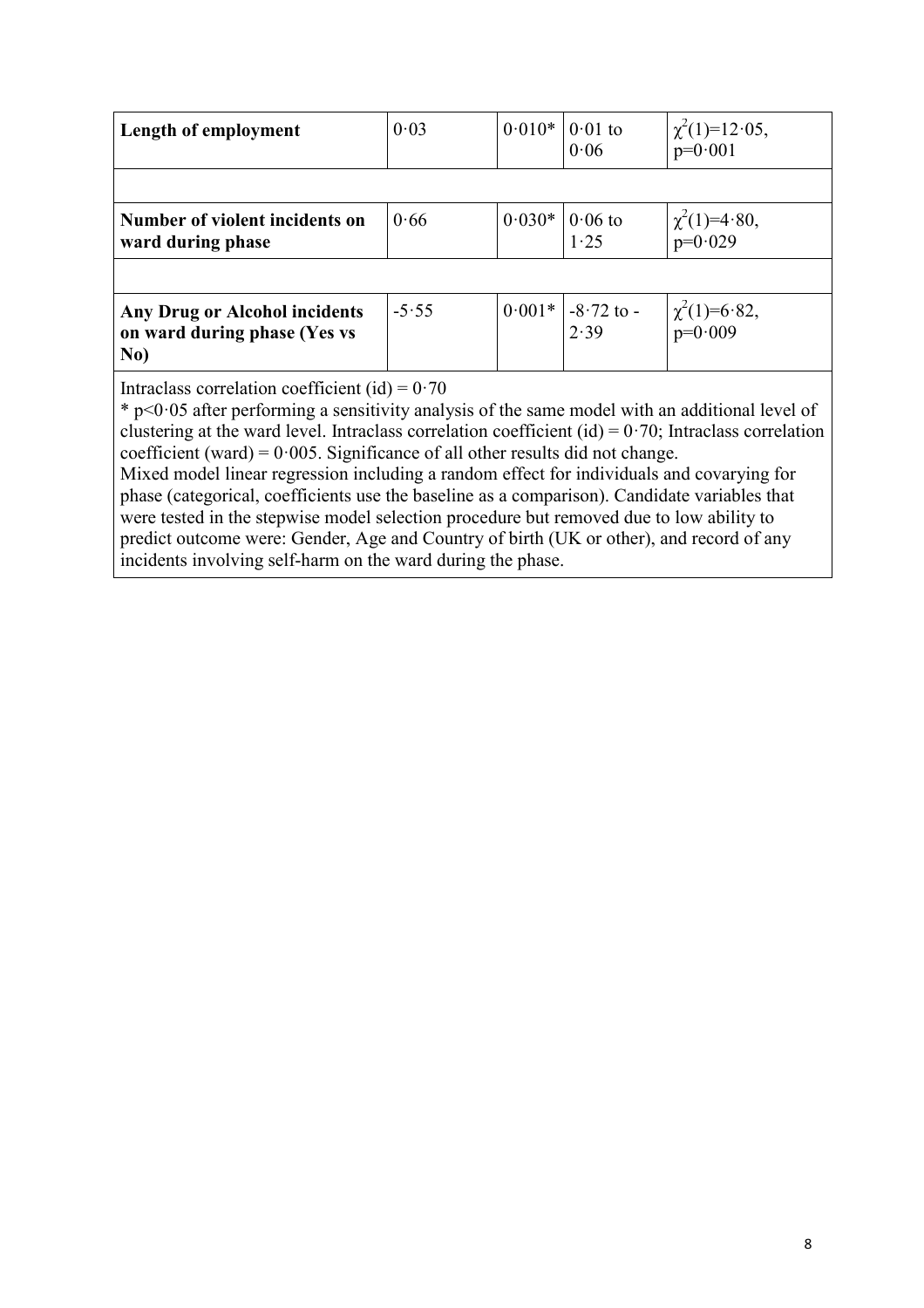|                 | radio Disc Sci vice asé and costs | Routine Care system                |                                                        |                            | Triage system            |                                                          |                            |                        |                                                          |                                |  |
|-----------------|-----------------------------------|------------------------------------|--------------------------------------------------------|----------------------------|--------------------------|----------------------------------------------------------|----------------------------|------------------------|----------------------------------------------------------|--------------------------------|--|
|                 |                                   |                                    |                                                        |                            |                          | Non-triage wards                                         |                            |                        | Triage ward                                              |                                |  |
|                 | Type of meaningful<br>contact     | $\frac{6}{6}$ accessing<br>service | Mean (s.d.)<br>number of<br>meaningful<br>contacts per | Mean $(s.d.)$<br>costs(fs) | $%$ accessing<br>service | Mean $(s.d.)$<br>number of<br>meaningful<br>contacts per | Mean $(s.d.)$<br>costs(fs) | % accessing<br>service | Mean $(s.d.)$<br>number of<br>meaningful<br>contacts per | Mean $(s.d.)$ costs<br>$(f_s)$ |  |
|                 |                                   |                                    | week $\S$                                              |                            |                          | week§                                                    |                            |                        | week§                                                    |                                |  |
| <b>Baseline</b> | Any Nurse                         | 70                                 | 4(4)                                                   | 45(80)                     | $\overline{59}$          | 3(2)                                                     | 15(30)                     | $\overline{62}$        | 3(2)                                                     | 14(19)                         |  |
|                 | Any Doctor                        | 88                                 | 2(2)                                                   | 165(167)                   | 92                       | 2(2)                                                     | 130(92)                    | 100                    | 3(2)                                                     | $\overline{206(225)}$          |  |
|                 | Care-coordinator                  | $\overline{21}$                    | 2(3)                                                   | 15(48)                     | $\overline{32}$          | 1(0)                                                     | 12(20)                     | 15                     | 1(0)                                                     | 7(25)                          |  |
|                 | Occupational<br>Therapist         | $\overline{39}$                    | 2(2)                                                   | 13(30)                     | $\overline{3}$           | $1 \left( n/a \right)$                                   | 1(7)                       | $\boldsymbol{0}$       | n/a                                                      | 0(0)                           |  |
|                 | Other Care<br>Professional        | $\overline{32}$                    | 2(2)                                                   | 21(51)                     | $\overline{32}$          | 1(1)                                                     | 12(27)                     | $\boldsymbol{0}$       | n/a                                                      | 0(0)                           |  |
|                 | Activities                        | 89                                 | 6(4)                                                   | 41(34)                     | 70                       | 3(3)                                                     | 16(27)                     | $\overline{38}$        | 2(2)                                                     | 8(16)                          |  |
|                 | Total                             |                                    |                                                        | 300(219)                   |                          |                                                          | 187(125)                   |                        |                                                          | 236(260)                       |  |
| Phase 1         | Any Nurse                         | 61                                 | 10(29)                                                 | 37(87)                     | $\overline{57}$          | 4(5)                                                     | 17(25)                     | 63                     | 3(2)                                                     | 14(15)                         |  |
|                 | Any Doctor                        | 79                                 | 2(1)                                                   | 134(142)                   | $\overline{81}$          | 2(1)                                                     | 109(116)                   | 68                     | $\overline{2(1)}$                                        | 118(131)                       |  |
|                 | Care-coordinator                  | 27                                 | 2(1)                                                   | 9(19)                      | 35                       | 1(1)                                                     | 23(43)                     | 21                     | 1(1)                                                     | 15(42)                         |  |
|                 | Occupational<br>Therapist         | 16                                 | 4(3)                                                   | 5(19)                      | $\overline{3}$           | 2(n/a)                                                   | 0(3)                       | $\mathbf{0}$           | n/a                                                      | 0(0)                           |  |
|                 | Other Care<br>Professional        | 31                                 | 2(3)                                                   | 23(55)                     | 32                       | 1(1)                                                     | 9(25)                      | 11                     | 1(0)                                                     | 2(7)                           |  |
|                 | Activities                        | 77                                 | 4(4)                                                   | 27(42)                     | 78                       | 3(2)                                                     | 12(15)                     | $\overline{58}$        | 1(1)                                                     | 3(4)                           |  |
|                 | Total                             |                                    |                                                        | 235 (219)                  |                          |                                                          | 171(161)                   |                        |                                                          | 153(151)                       |  |
| Phase 2         | Any Nurse                         | 59                                 | 4(4)                                                   | 19(30)                     | 64                       | 3(2)                                                     | 18(32)                     | 57                     | 3(2)                                                     | 15(18)                         |  |
|                 | Any Doctor                        | $\overline{71}$                    | 1(0)                                                   | 79 (85)                    | 79                       | 2(1)                                                     | 92(105)                    | 78                     | 2(1)                                                     | 132(120)                       |  |
|                 | Care-coordinator                  | $\overline{14}$                    | 1(1)                                                   | 5(17)                      | 31                       | 1(1)                                                     | 12(26)                     | $\overline{43}$        | 2(1)                                                     | 21(40)                         |  |
|                 | Occupational<br>Therapist         | $\overline{32}$                    | 2(1)                                                   | 7(20)                      | $\overline{0}$           | n/a                                                      | 0(0)                       | $\overline{4}$         | $1 \left( n/a \right)$                                   | 0(1)                           |  |
|                 | Other Care<br>Professional        | $\overline{18}$                    | 1(1)                                                   | 12(36)                     | $\overline{45}$          | 2(1)                                                     | 34(62)                     | $\overline{17}$        | 1(1)                                                     | 12(33)                         |  |
|                 | Activities                        | 59                                 | 3(2)                                                   | 16(20)                     | 62                       | 2(1)                                                     | 9(11)                      | 39                     | 2(1)                                                     | 3(5)                           |  |
|                 | Total                             |                                    |                                                        | 139 (124)                  |                          |                                                          | 166(161)                   |                        |                                                          | 182(178)                       |  |
| Phase 3         | Any Nurse                         | 65                                 | 4(3)                                                   | 16(21)                     | 58                       | 2(2)                                                     | 12(16)                     | 75                     | 3(3)                                                     | 27(30)                         |  |
|                 | Any Doctor                        | 70                                 | 1(1)                                                   | 106(111)                   | $\overline{94}$          | 2(1)                                                     | 123(88)                    | 88                     | 2(1)                                                     | 89 (91)                        |  |

### **Table DS5 Service use and costs**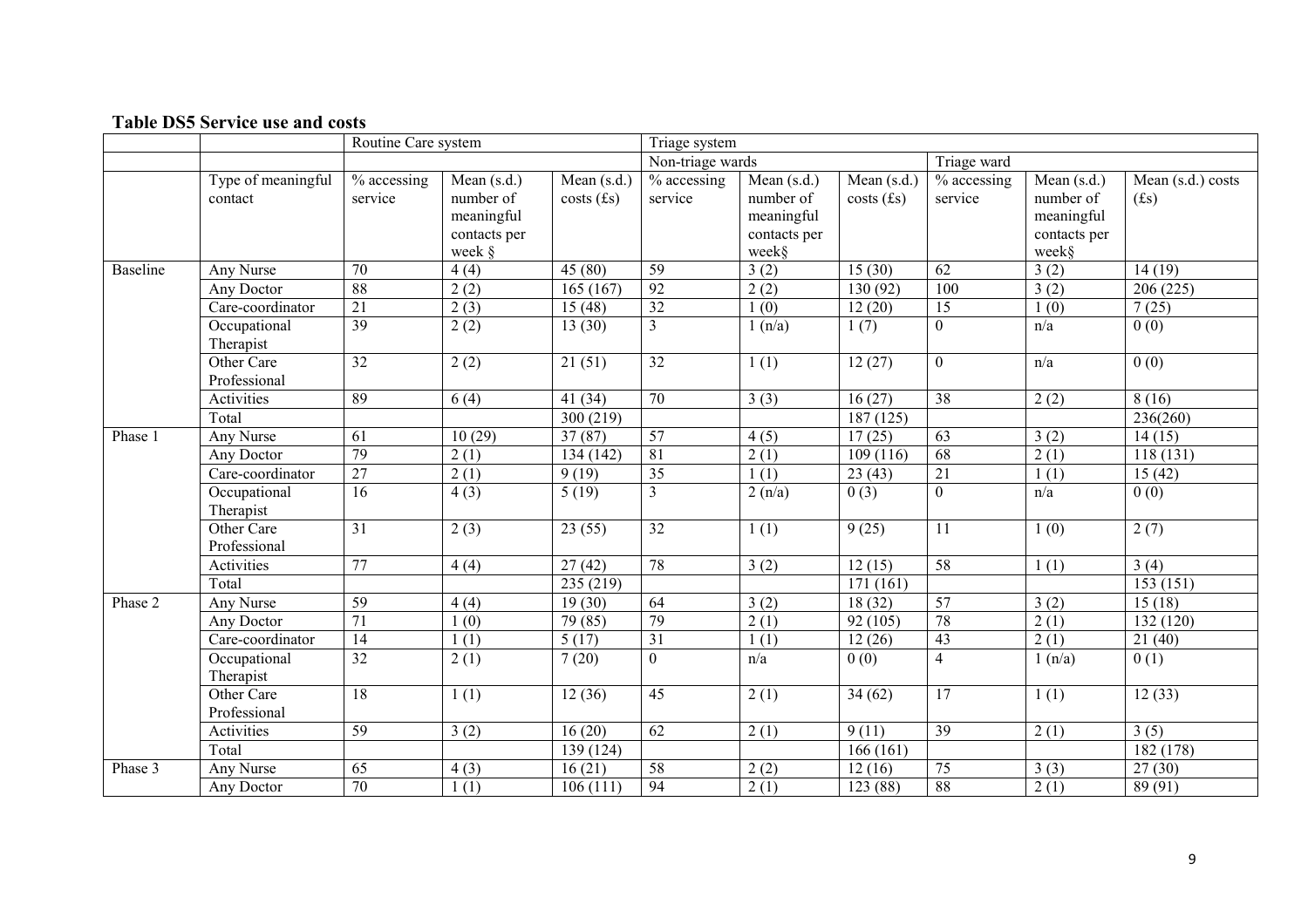| Care-coordinator | 10  | 2(2) | (20)                    | 39                       | 2(1)  | 12(20)   | (0)                            | 4(12)    |
|------------------|-----|------|-------------------------|--------------------------|-------|----------|--------------------------------|----------|
| Occupational     | 18  | 2(2) | 2(8)                    |                          | (n/a) | 1(8)     | n/a                            | 0(0)     |
| Therapist        |     |      |                         |                          |       |          |                                |          |
| Other Care       | ∸ • | (0)  | 10(24)                  | 48                       | (1)   | 32(81)   | (n/a)                          | 0(1)     |
| Professional     |     |      |                         |                          |       |          |                                |          |
| Activities       | J J | 3(2) | (14)<br>11 <sup>7</sup> | $\overline{\phantom{m}}$ | 2(2)  | 17(27)   | ←1<br>$\overline{\phantom{a}}$ | $\sim$ 1 |
| Total            |     |      | 149 (157)               |                          |       | 197(145) |                                | 106(99)  |

§ Among users of the service